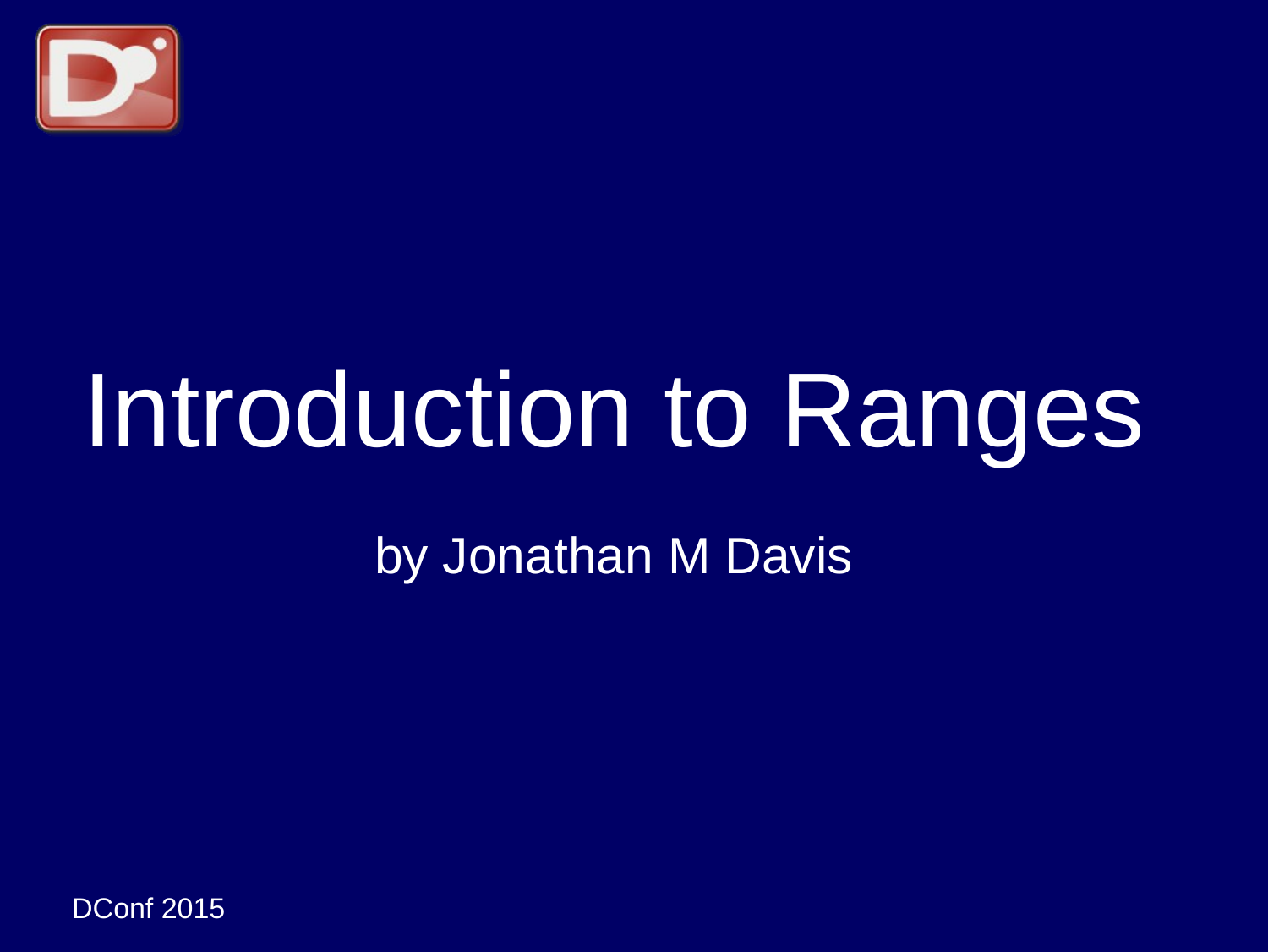

```
T[]
```

```
struct DynamicArray(T)
{
     size_t length;
     T* ptr;
}
```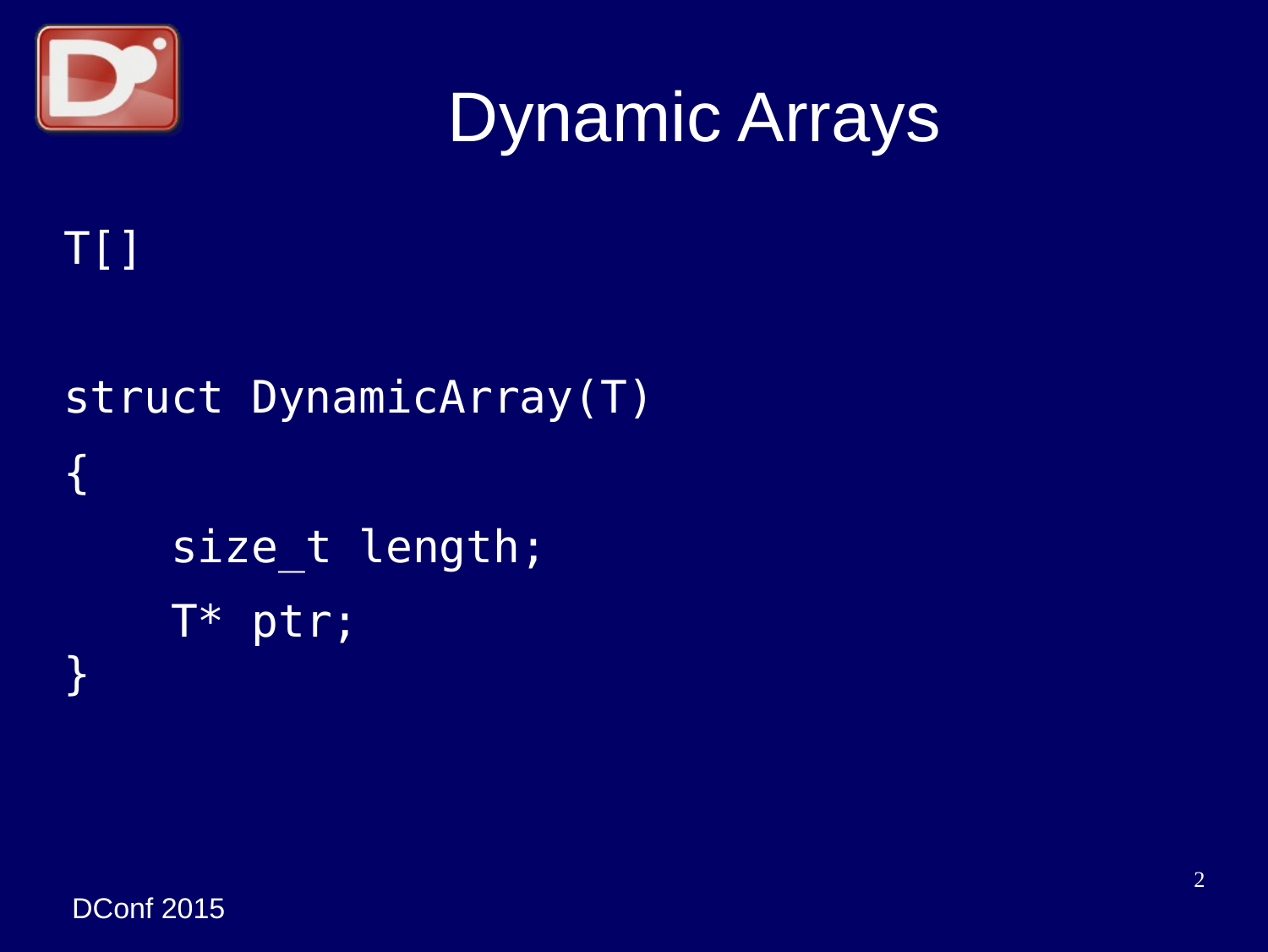

```
void foo(int[] arr) // Original array is sliced
\{arr[0] = 2; // Mutates original array
   arr \sim = 19; // Does _not_ mutate original array
   arr = new int[](5); // Does _not_ mutate original array
}
void bar(ref int[] arr) // arr _is_ the original array
\{arr[0] = 2; // Mutates original array
   arr \sim= 19; // Mutates original array
   arr = new int[](5); // Mutates original array
}
```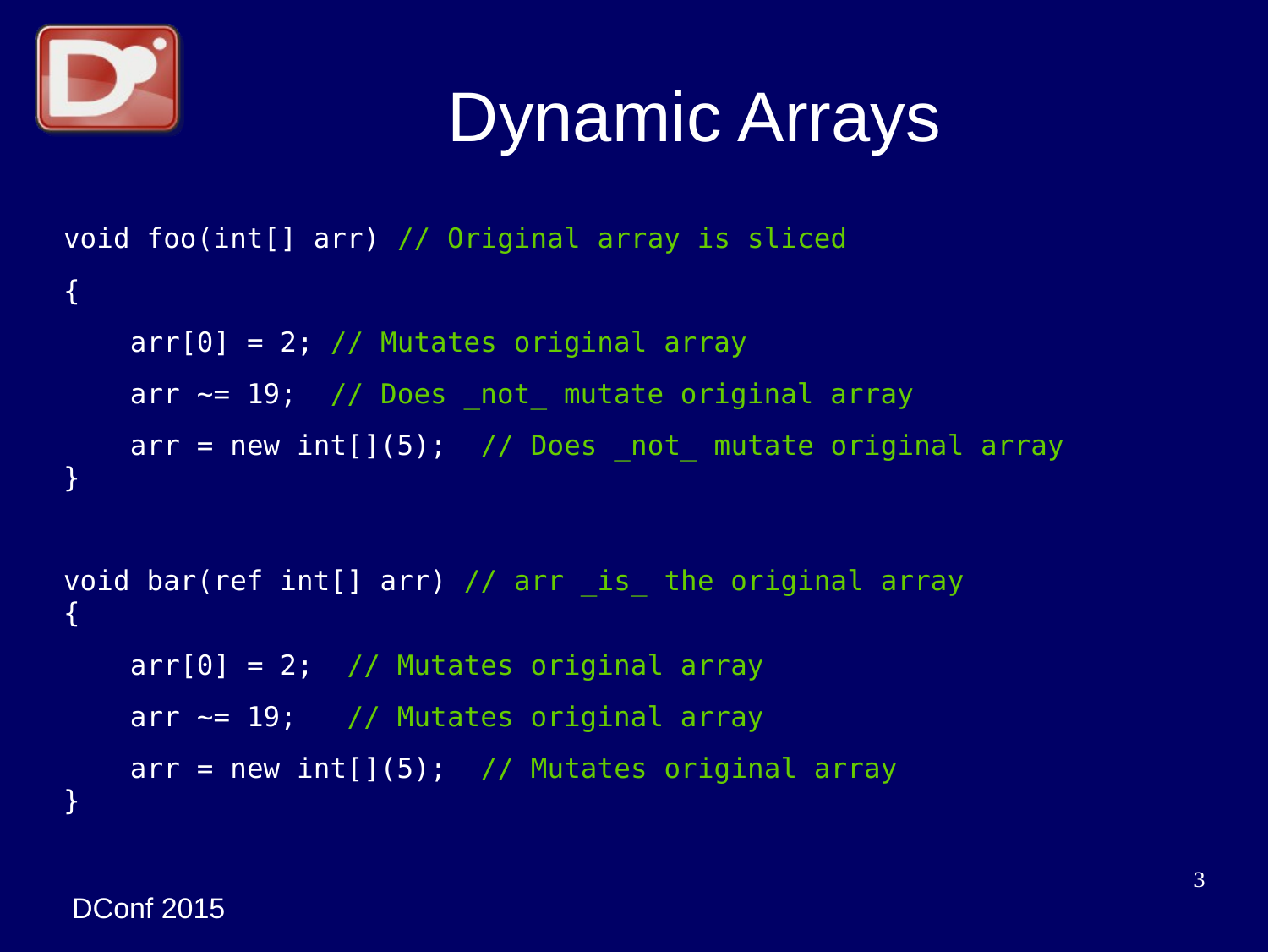

- Dynamic arrays do not know or care who owns or manages their memory.
- The runtime does not keep track of when arrays are sliced or when they are assigned new values.
- The only time that the runtime keeps track of dynamic arrays is when it does a garbage collection.
- The only dynamic array operations which involve the GC involve capacity, concatenation, and/or appending.
- Dynamic arrays are not containers.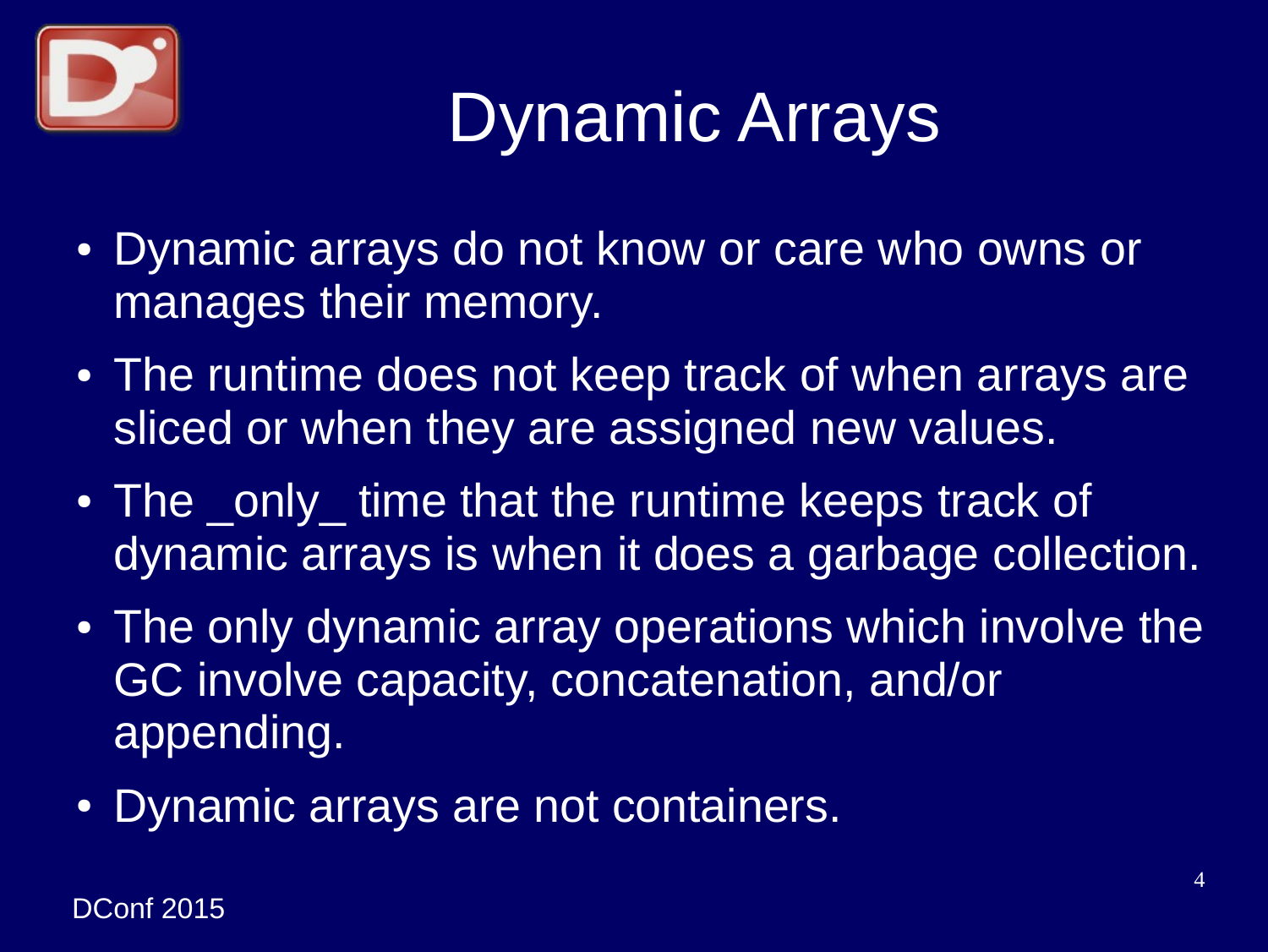

- Do not let a dynamic array which is a slice of a static array escape the scope of the static array.
- Do not free malloc-ed memory when a dynamic array exists which refers to that memory.
- Beware of implicit slicing of static arrays.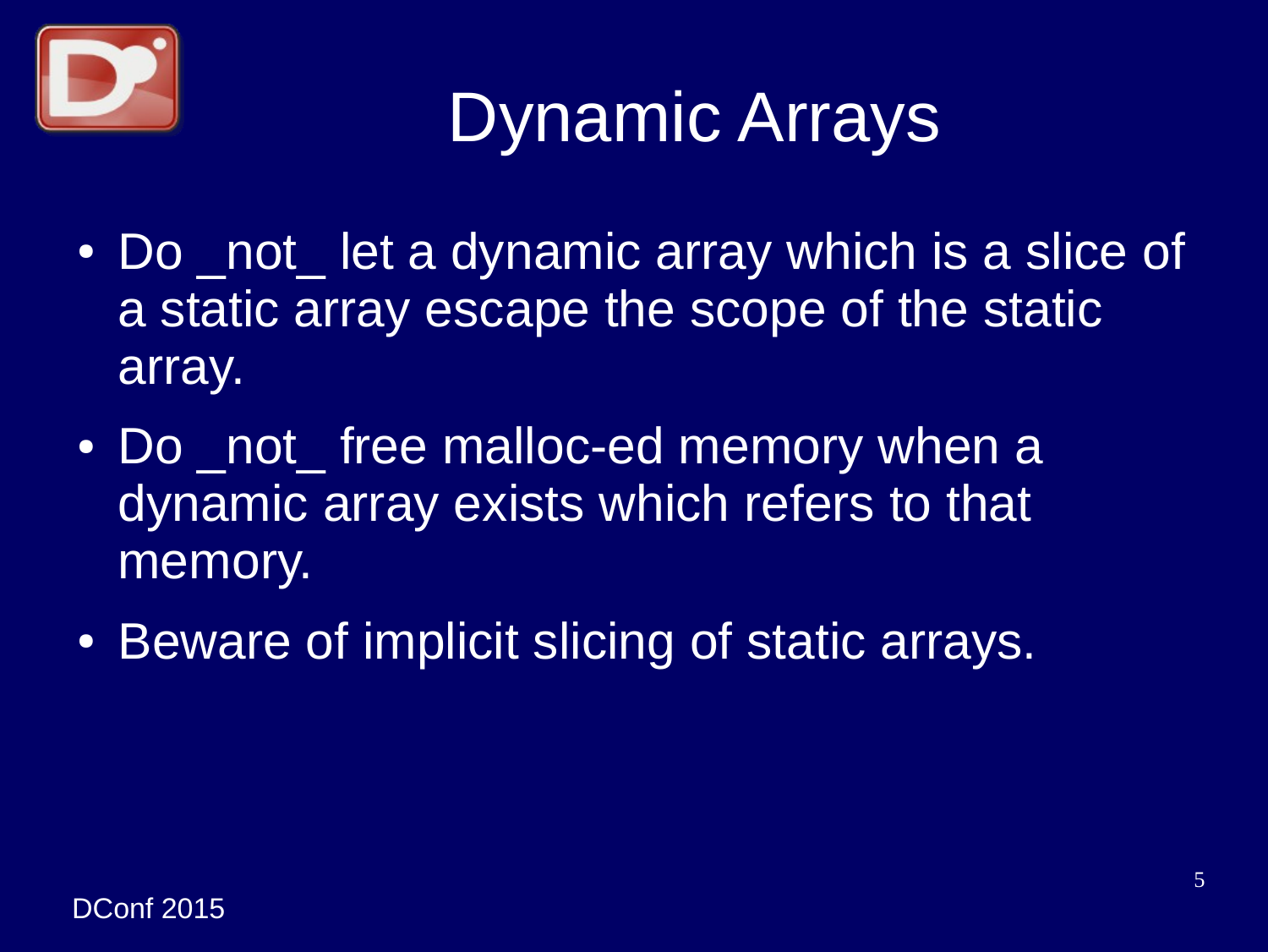

#### **Iterators**

auto iter = find(list.begin(), list.end(), value); auto wasFound  $==$  iter  $!=$  list.end();

```
if(!wasFound)
     return;
auto element = *iter;
++iter;
auto iter2 = find(iter, list.end(), value2);
auto wasFound2 = iter2 != list.end();
```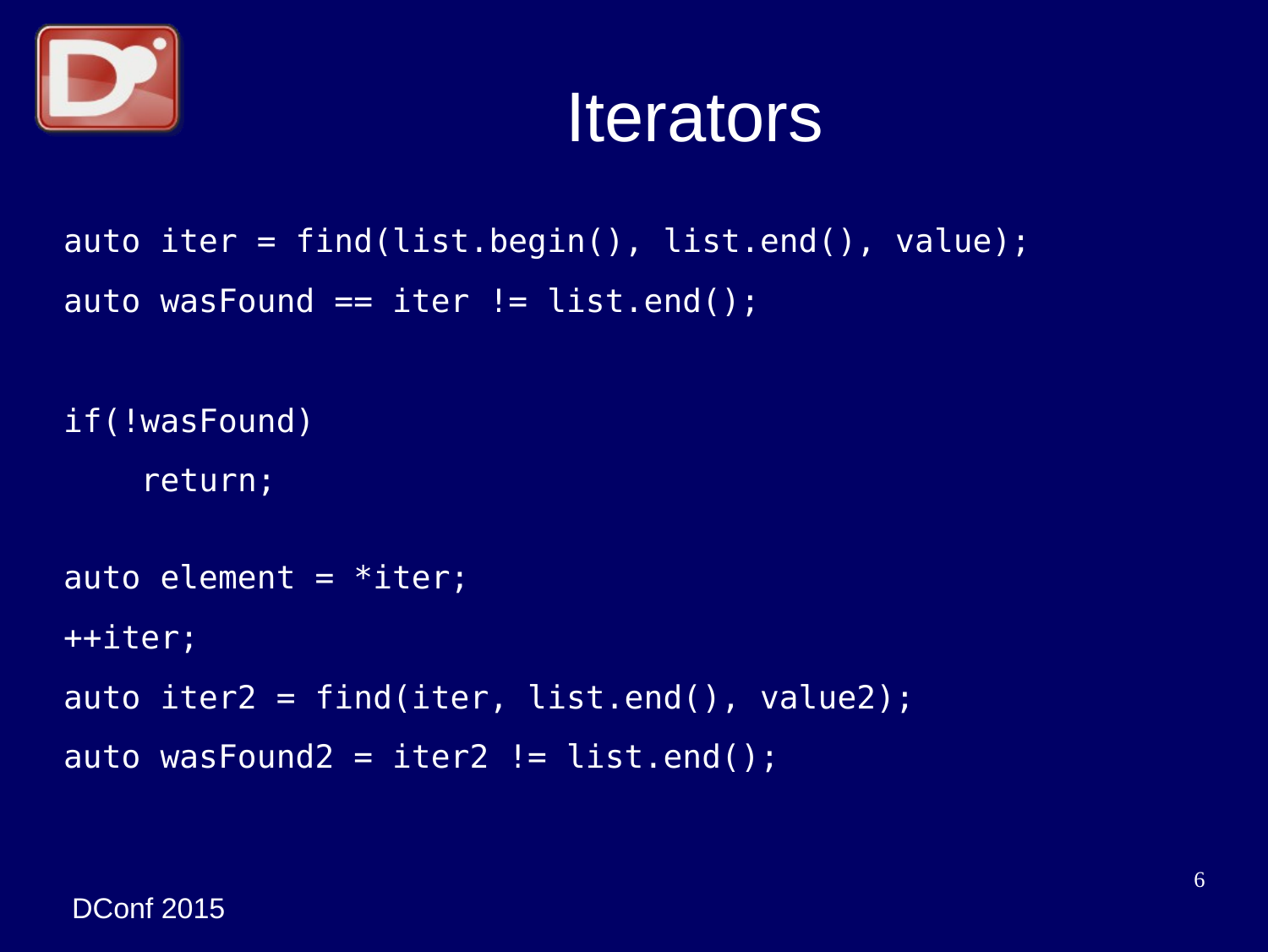

#### **Iterators**

- Abstraction for a pointer.
- Refer to a single element.
- Require two iterators for algorithms.
- Unwieldy for chaining algorithms.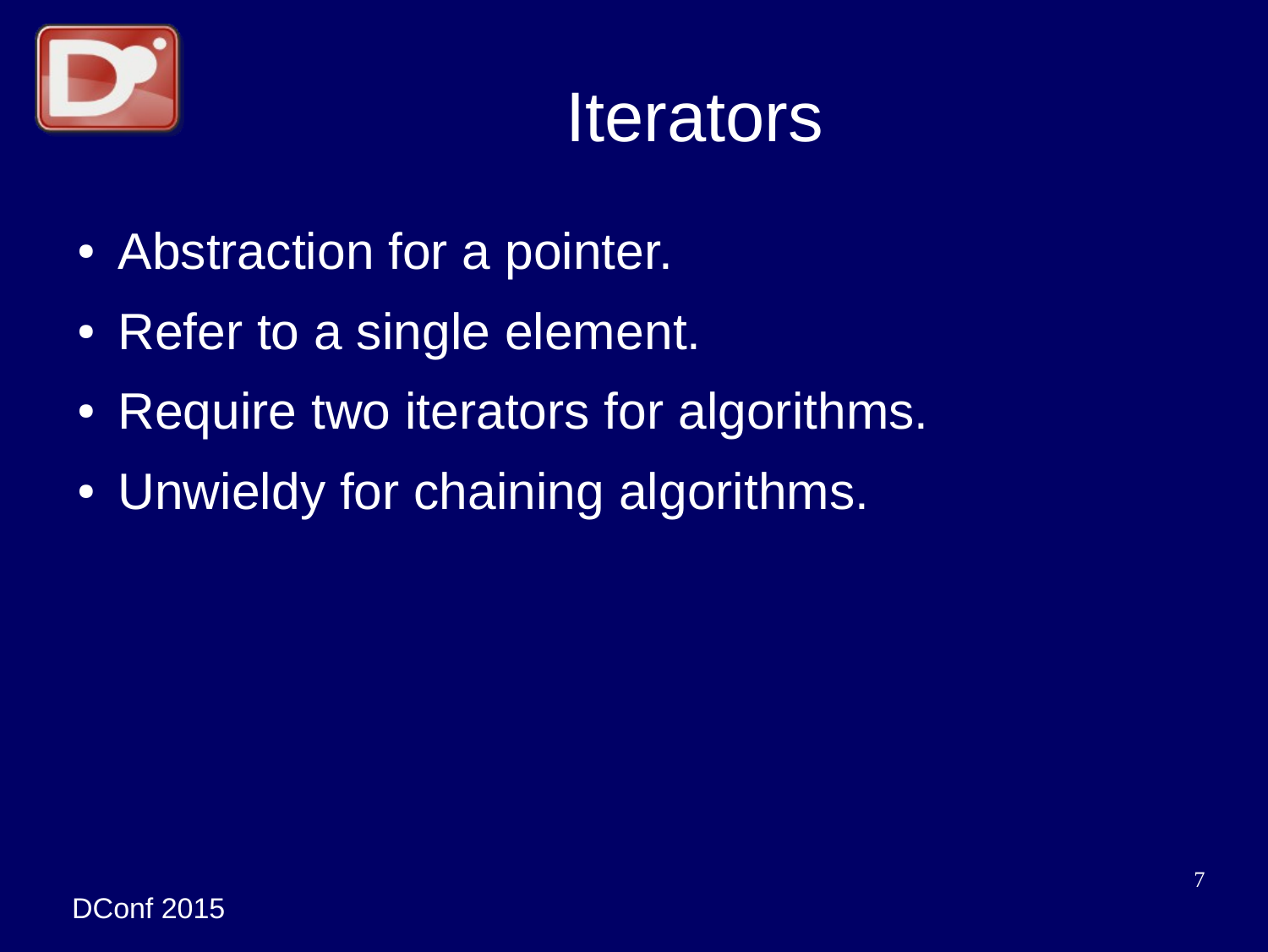



```
\overline{a}uto range = find(list[], value);
auto wasFound == !range.empty;
```

```
if(!wasFound)
      return;
auto element = range.front;
range.popFront();
auto range2 = \text{find}(\text{range}, \text{value2});auto wasFound2 = !\text{range2.empty};
```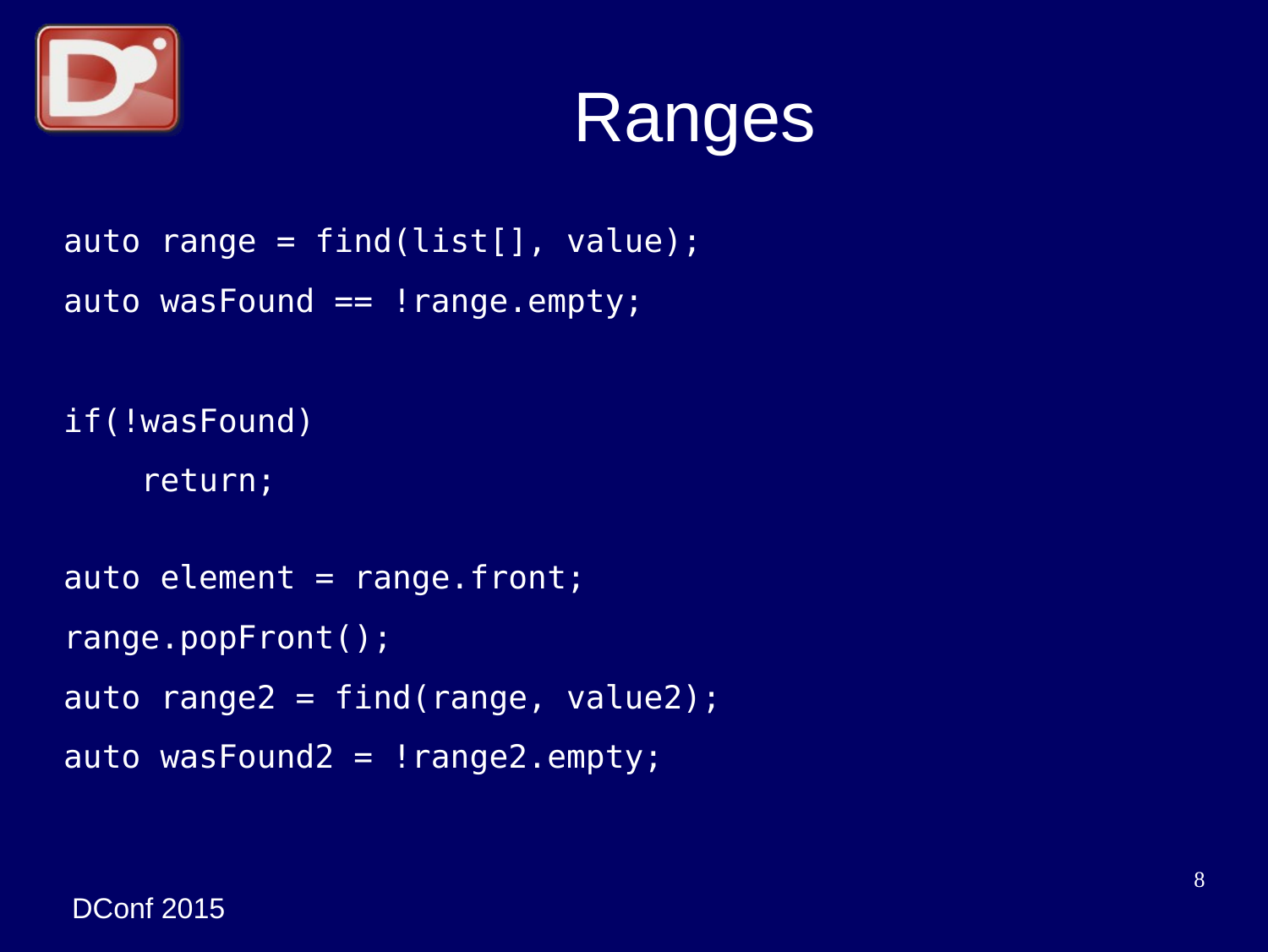



- Abstraction for a dynamic array (sort of).
- Refer to several elements a range of elements.
- Require a single range for algorithms.
- Chain very well for algorithms.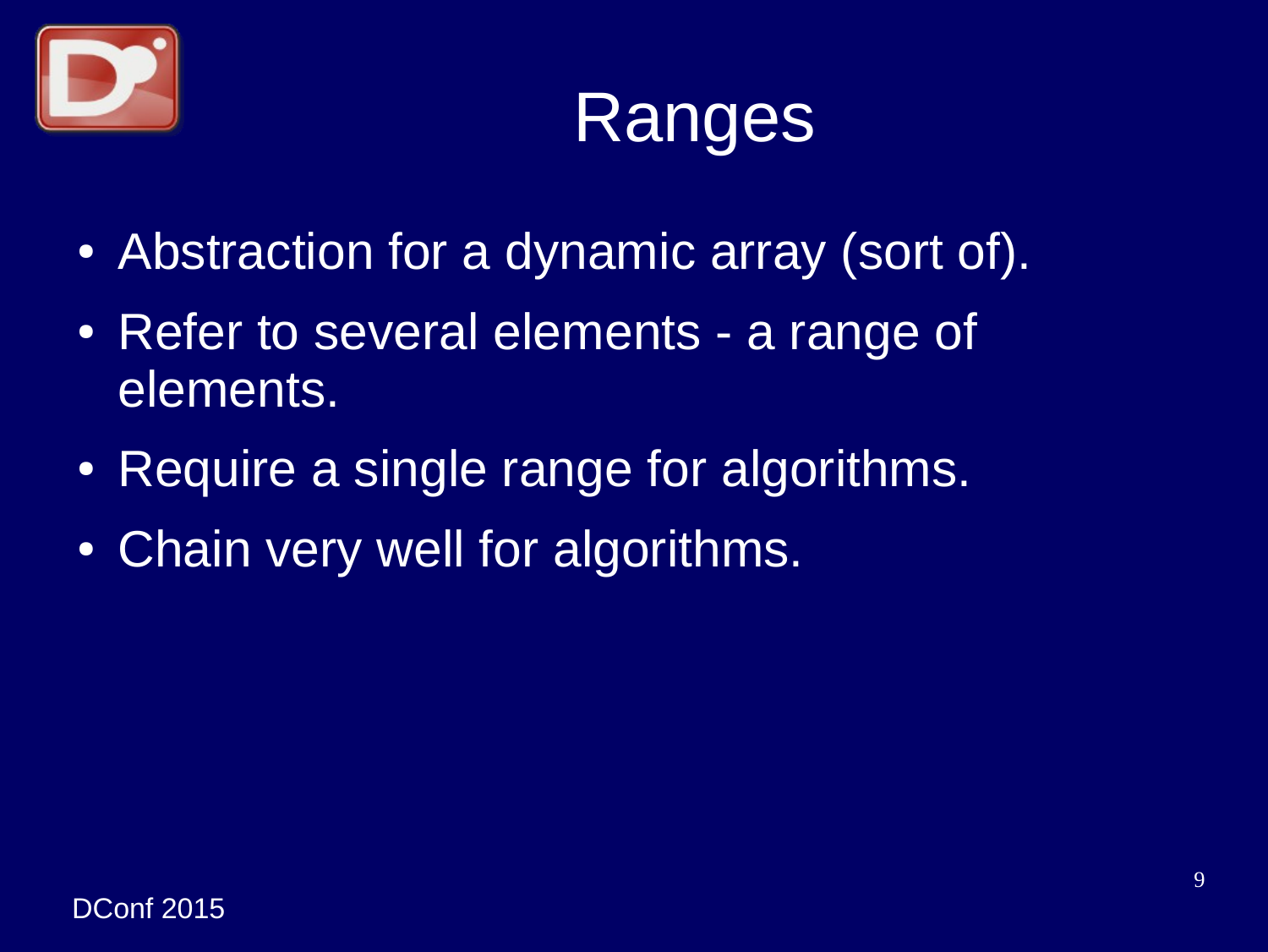



- Input Range
- Forward Range
- Bidirectional Range
- Random-Access Range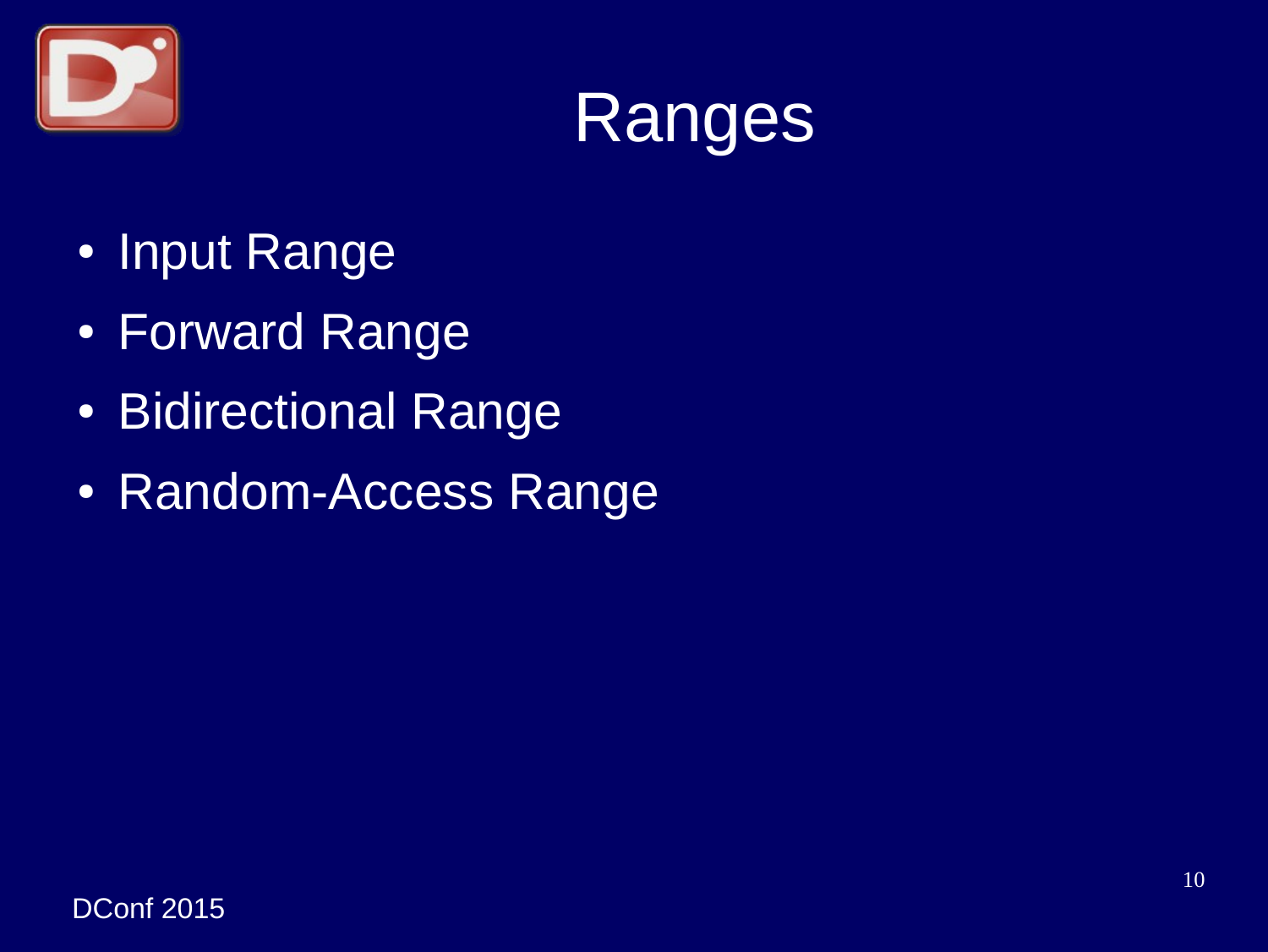

```
template isInputRange(R)
{
     enum bool isInputRange = is(typeof(
    (inout int = 0) {
        R r = R.init; \frac{1}{2} can define a range object
         if (r.empty) {} // can test for empty
         r.popFront(); // can invoke popFront()
        auto h = r. front; // can get the front of the range
     }));
}
```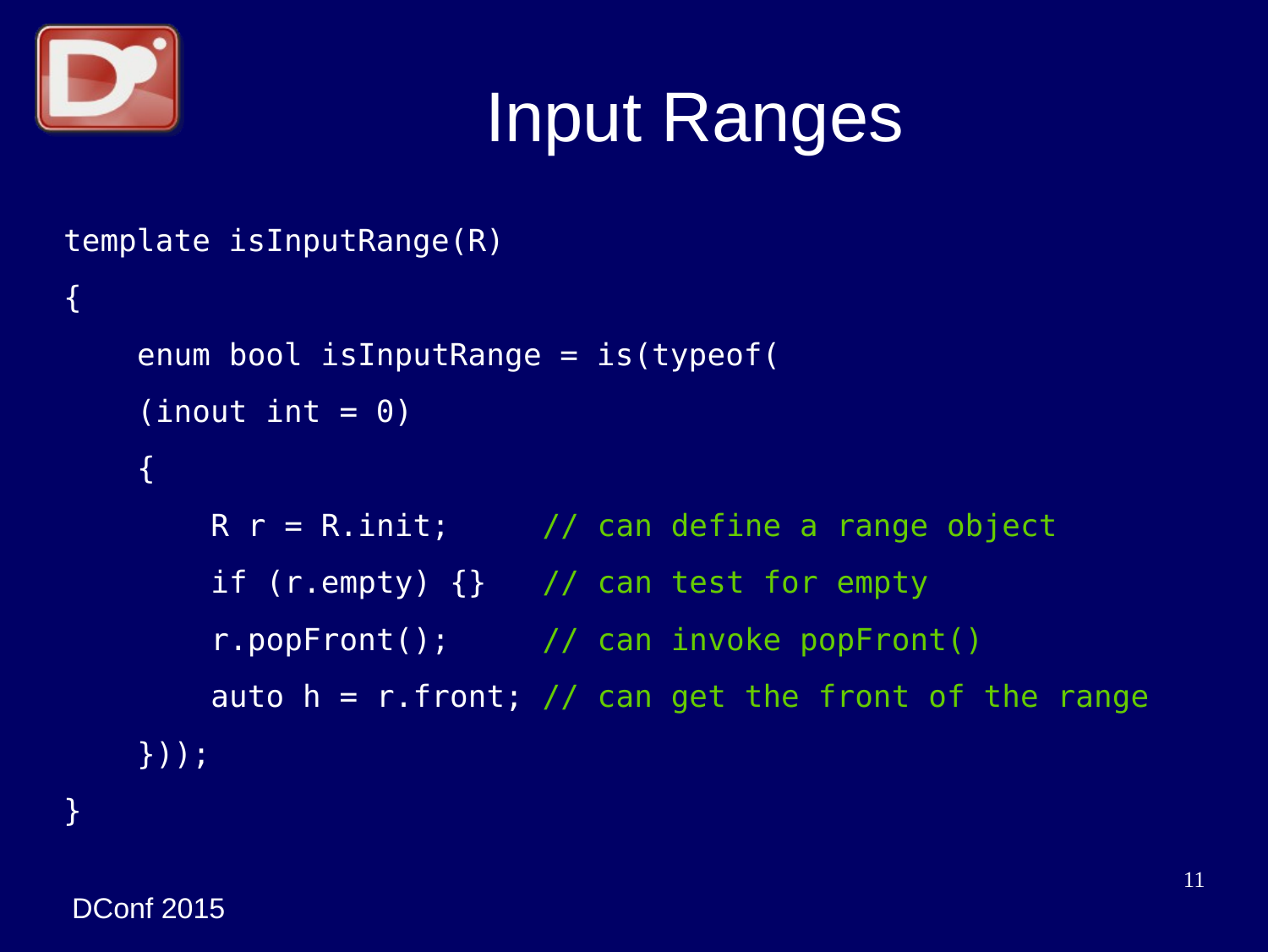

- R r;  $\frac{1}{2}$  // can define a range object
- if (r.empty) {} // can test for empty
- r.popFront(); // can invoke popFront()
- auto  $h = r$ . front; // can get the front of the range of // non-void type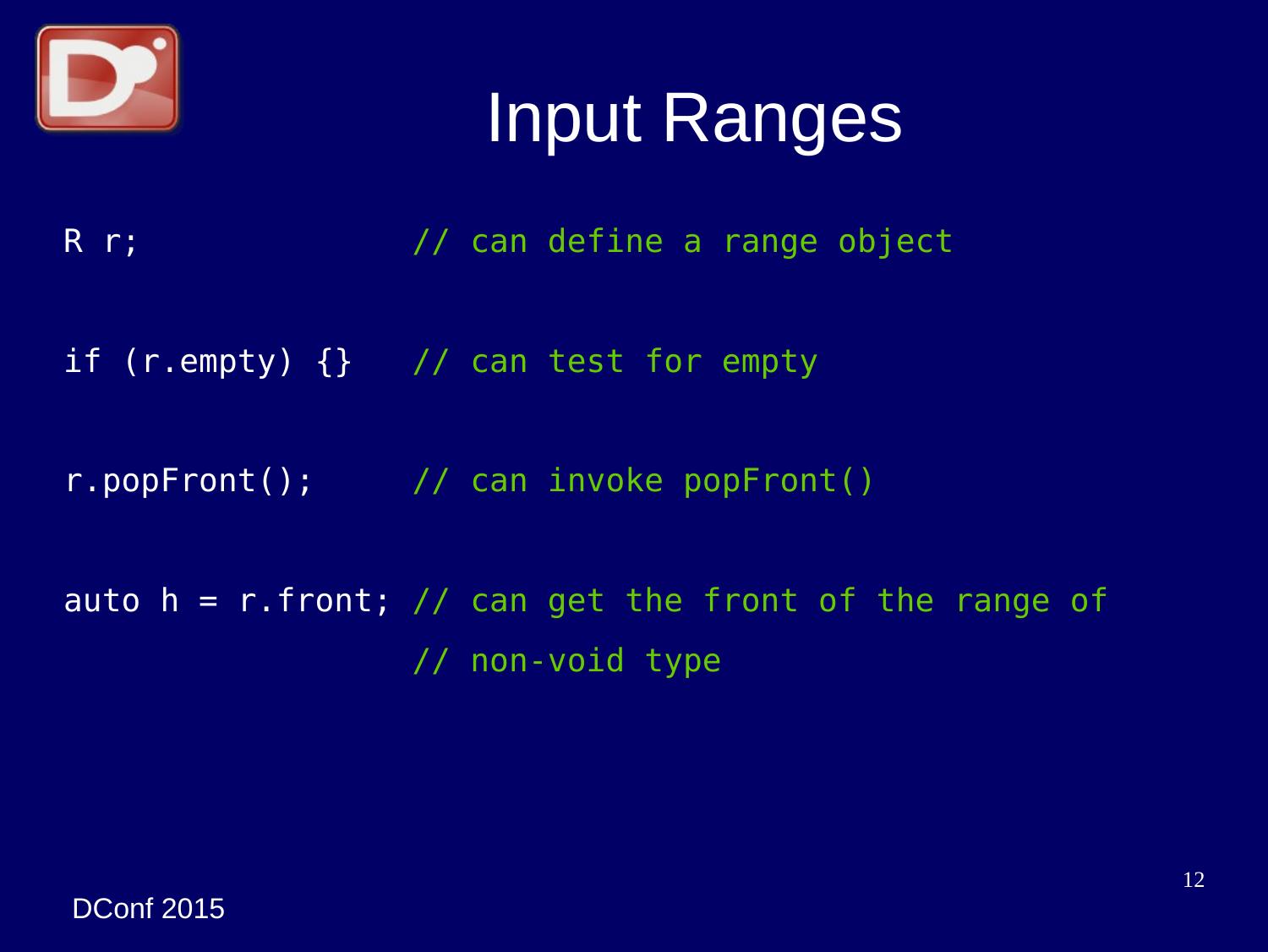

```
struct IterWrapRange(Iter)
{
public:
     @property auto front() { return *_iter; }
    @property bool empty() { return iter == end; }
     void popFront() { ++_iter; }
private:
    Iter iter;
    Iter end;
}
```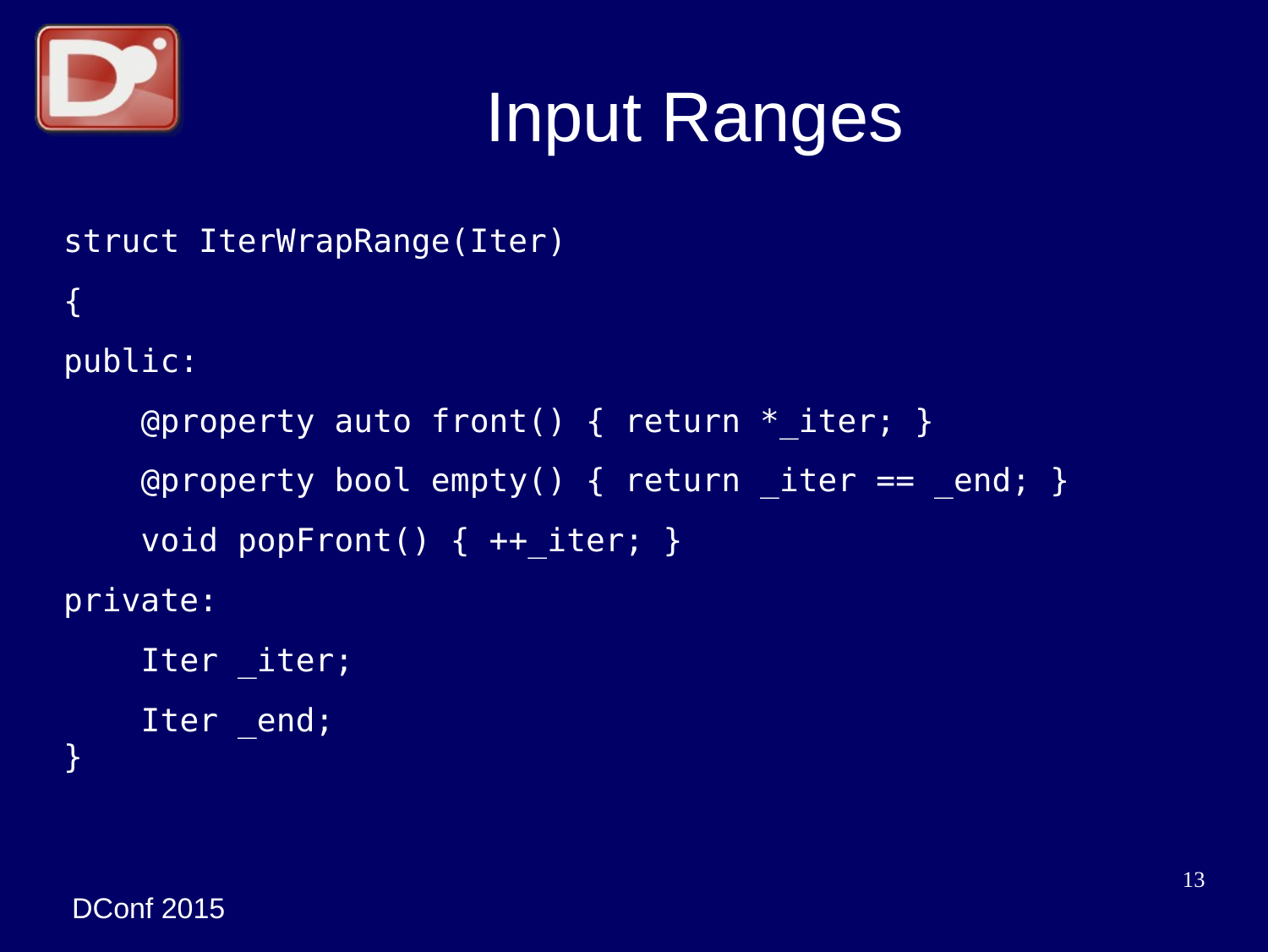

struct CountTo10 {

```
public:
```

```
 @property int front() { return _currVal; }
   Qproperty bool empty() { return currVal == 10; }
   void popFront() { ++ currVal; }
private:
```

```
int curval = 0;
}
```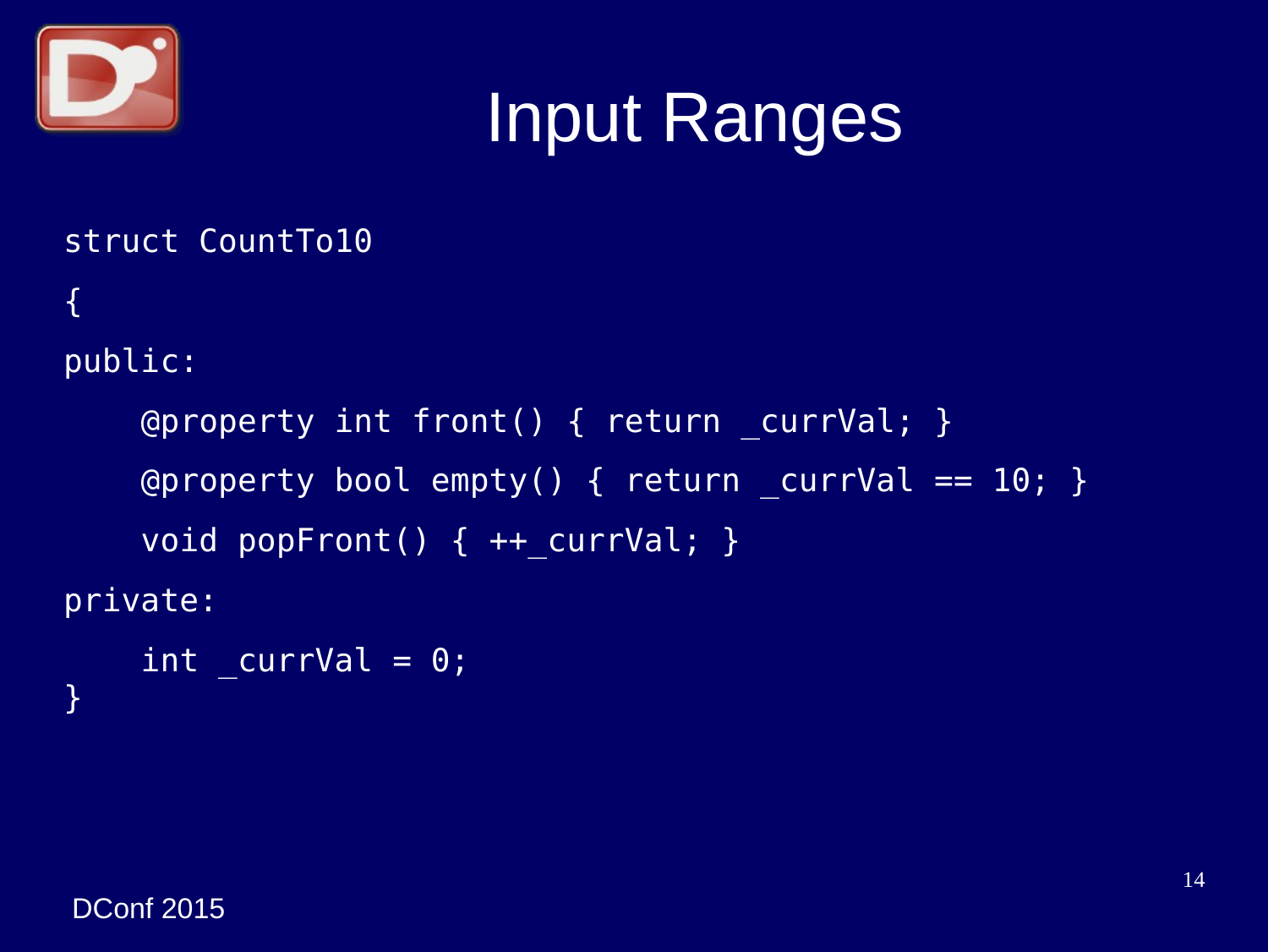

```
auto count(int max)
\{ static struct Result
    \{ public:
         @property int front() { return _currVal; }
         @property bool empty() { return _currVal == _max; }
         void popFront() { ++_currVal; }
     private:
         int _currVal;
         int _max;
     }
     return Result(0, max);
}
```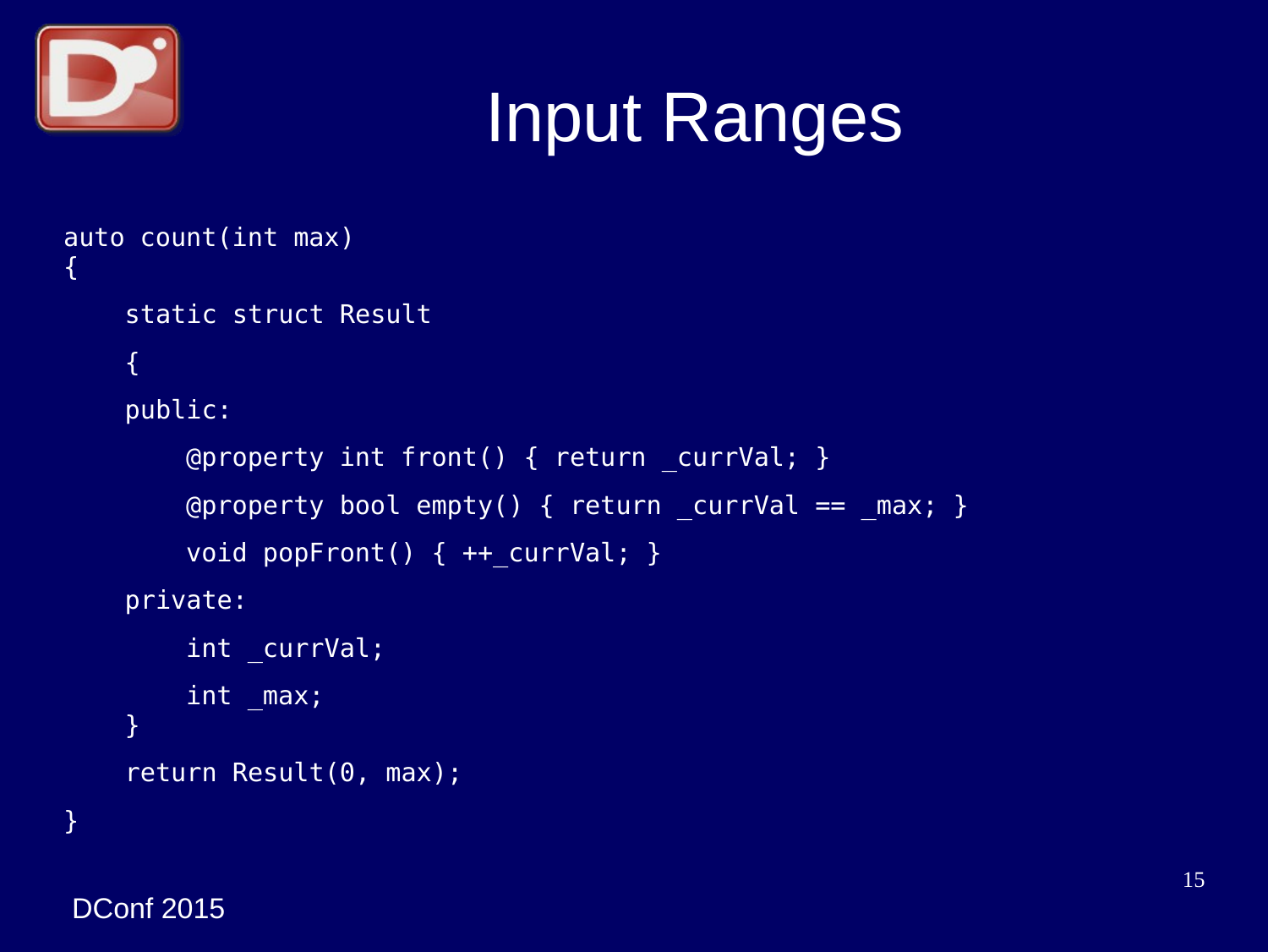



```
foreach(e; range)
{
     // do stuff
}
for(auto _ c = range; ! _ c .empty; _ c .popFront()){
    \overline{auto e} = c.front; // do stuff
}
```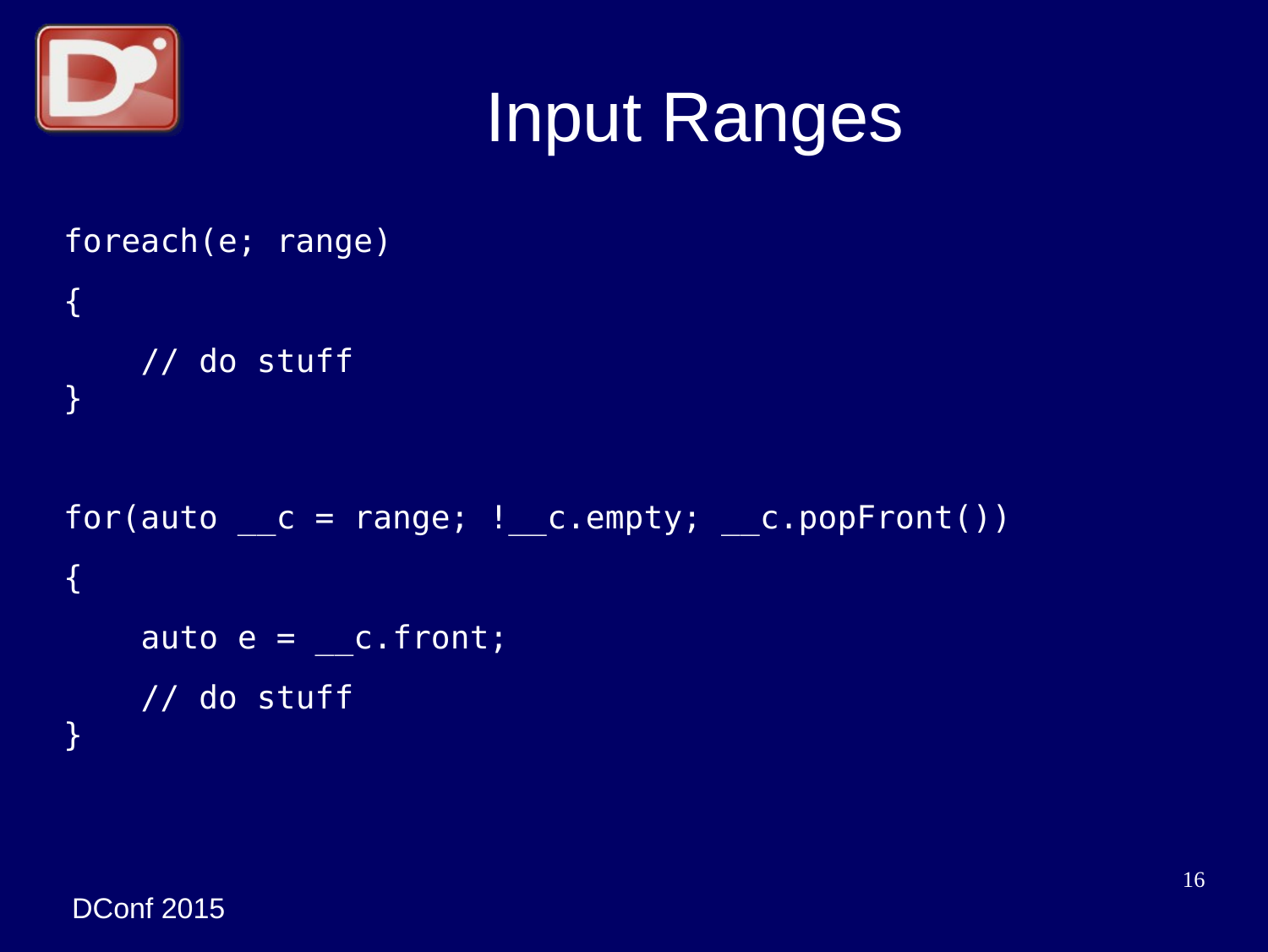

```
auto range = list[];
```

```
foreach(e; list[])
{
     // do stuff
}
foreach(e; list)
{
     // do stuff
```
}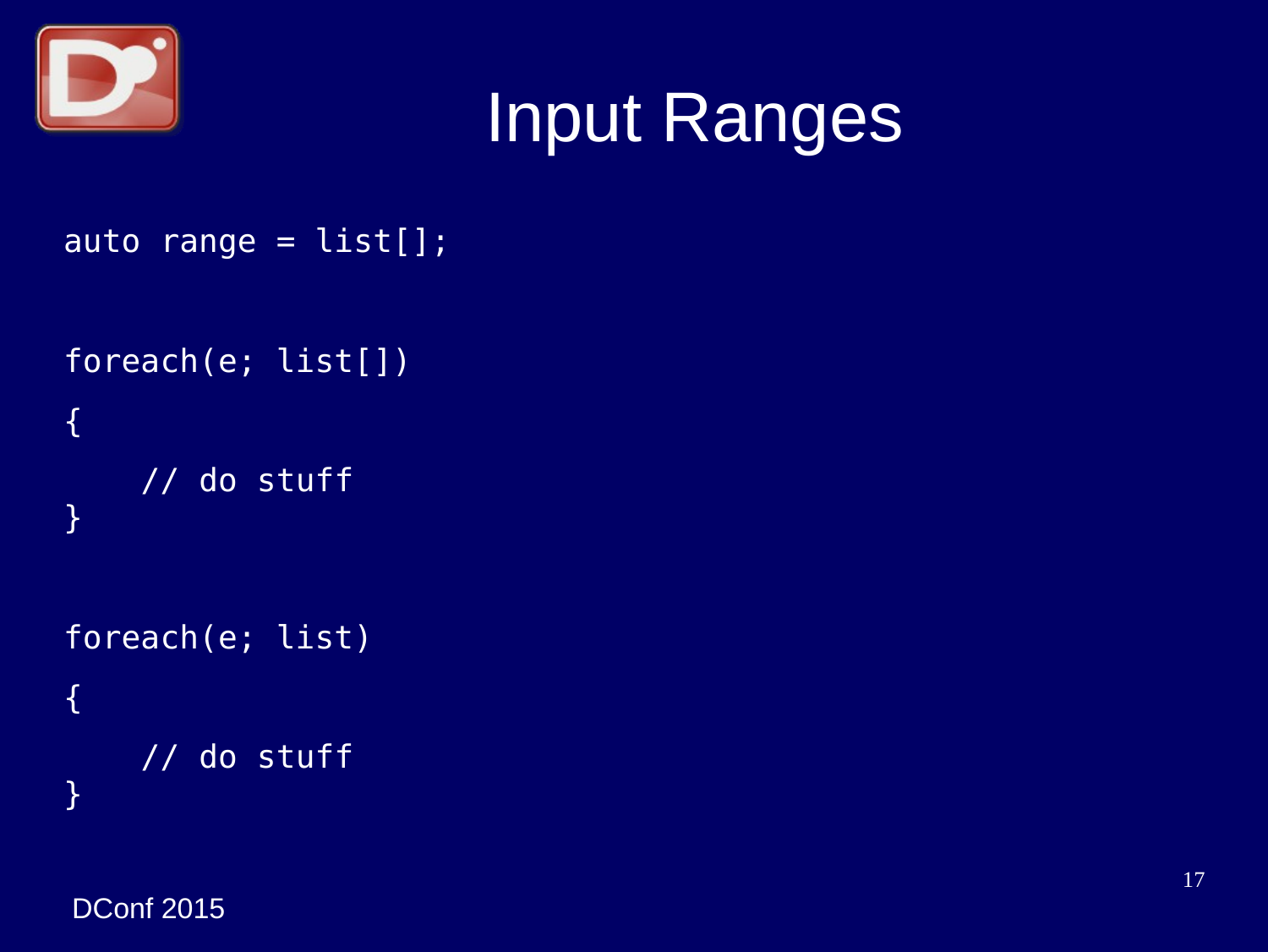

# Dynamic Arrays as Ranges

- Dynamic arrays are ranges.
- The range functions that dynamic arrays do not natively define are in std.array.
- Dynamic arrays are not containers.
- Static arrays are not ranges.
- opSlice with no arguments is not a range function. It is a container function for supporting ranges.
- Concatenation and appending are not range operations.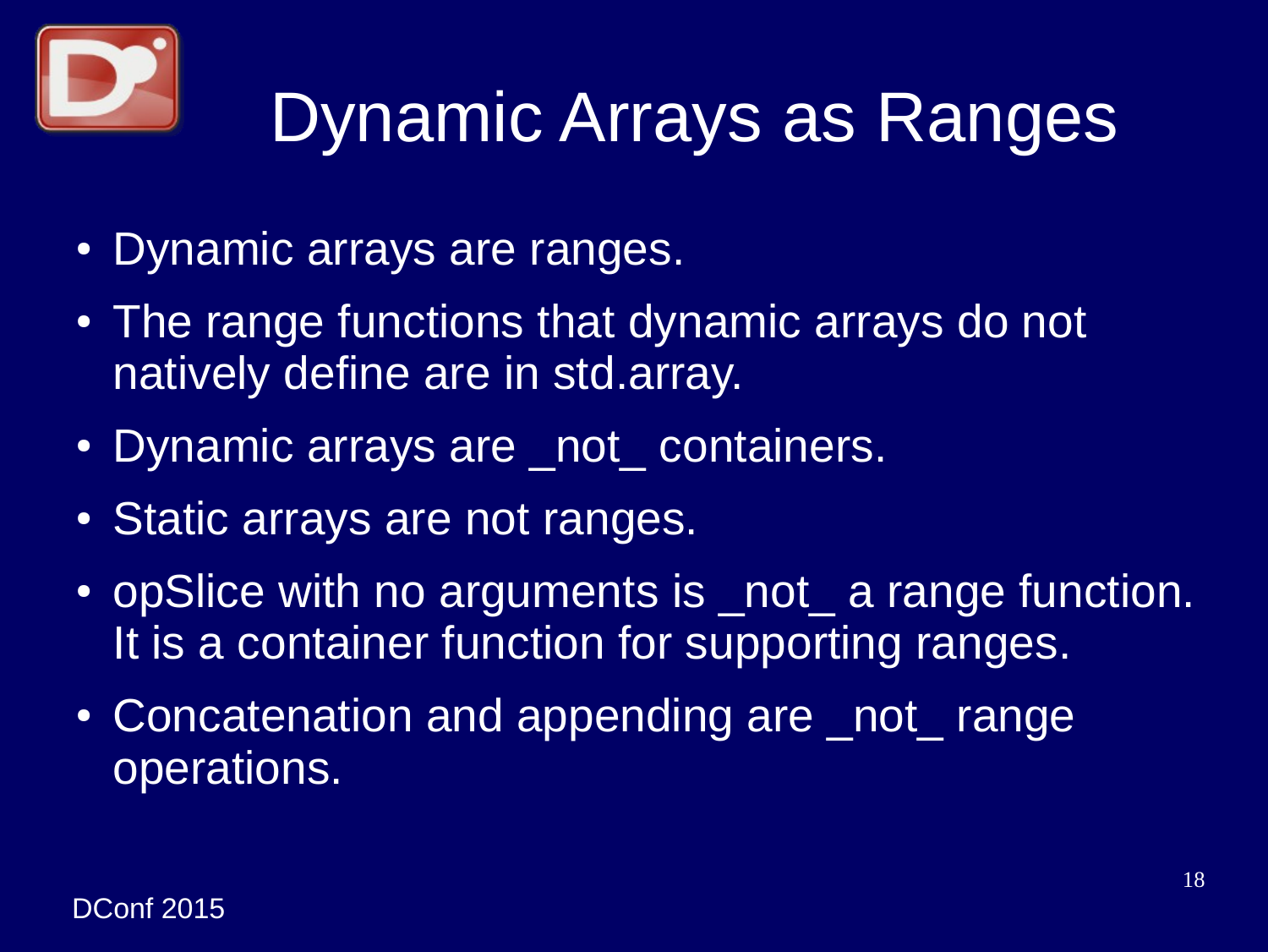



auto  $arr = array(take)$ map!(a => cast(int)(a % 100))(rndGen()), 10));

auto arr = rndGen().map!(a => cast(int)(a  $%$  100))(). take(10).array();

```
auto arr = rndGen().
           map! (a => cast(int)(a % 100))().
            take(10).
            array();
```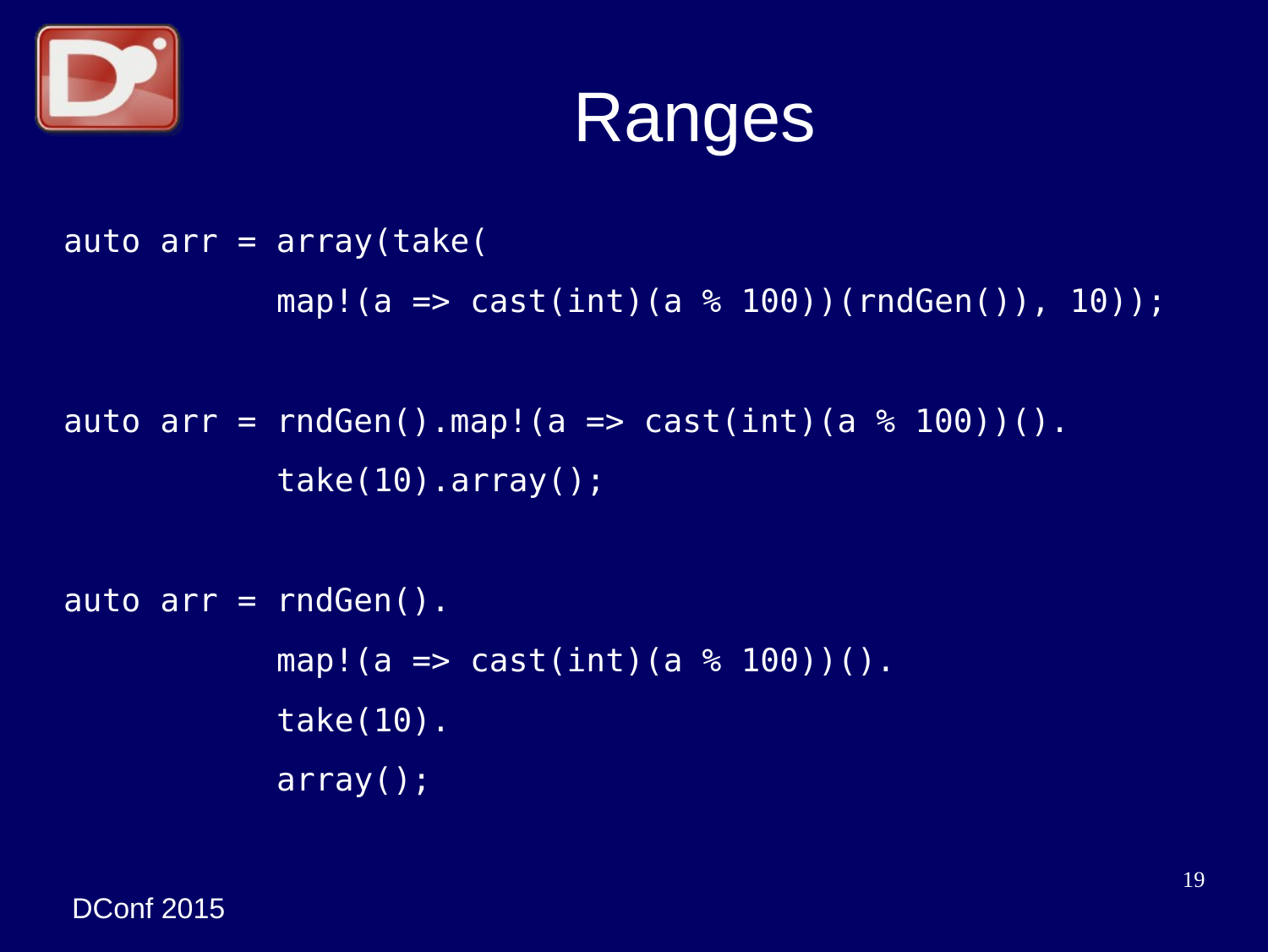



```
auto file = File("myFile.txt");
foreach(line; file.byLine())
{
    auto s = line.splitter(", "); if(s.empty)
         writeln();
     else
    \{ static auto parenMe(char[] a) { return format("(%s)", a); }
         writefln("%s: %s", s.front, map!parenMe(drop(s, 1)));
     }
}
```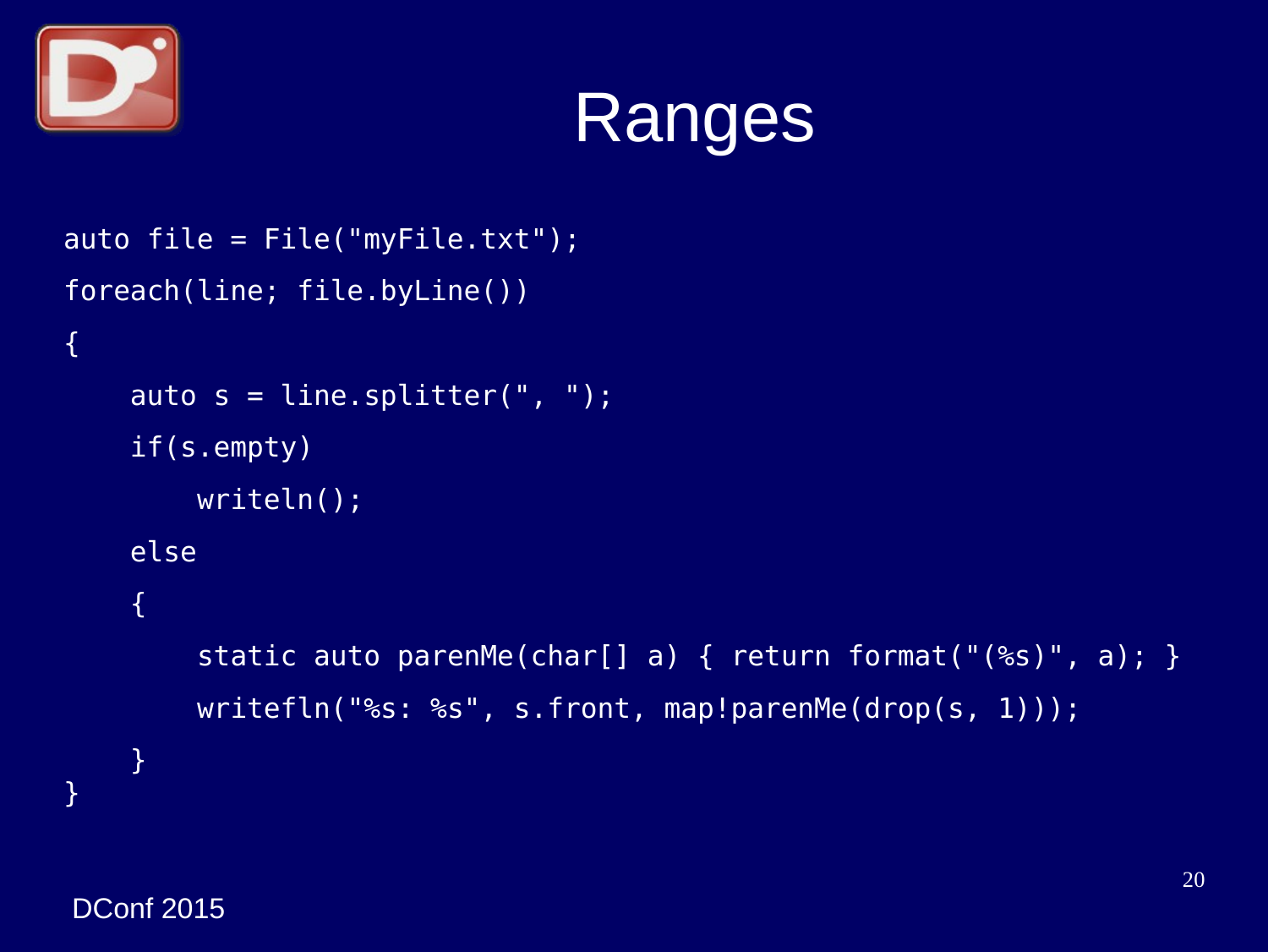



- There is no way to "un"-pop an element.
- Semantics of copying ranges are undefined.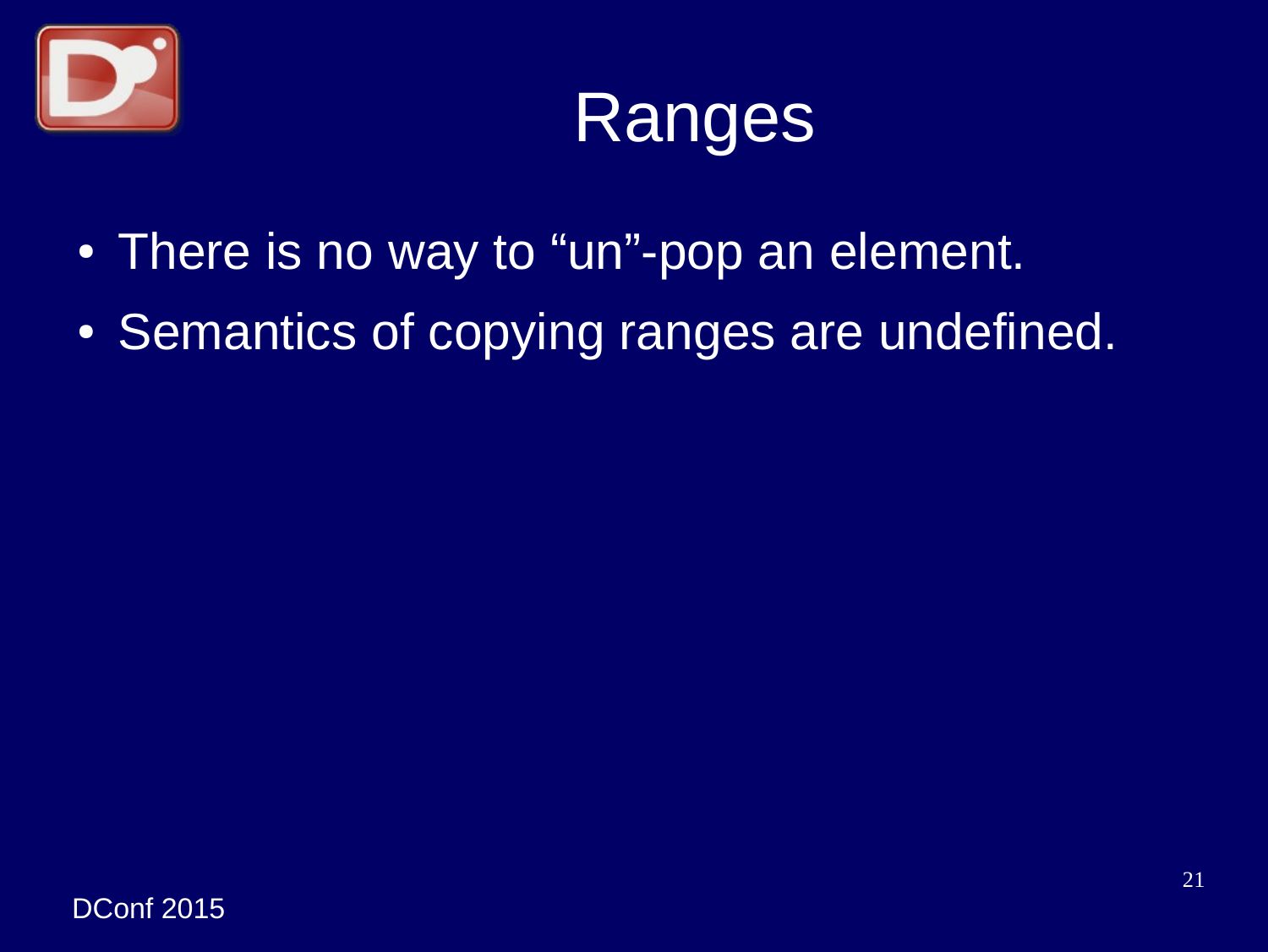



```
auto secondRef = refRange;
auto secondValue = valueRange;
auto secondPseudo = pseudoRange;
```

```
refRange = secondRef;
valueRange = secondValue;
pseudoRange = secondPseudo;
```

```
foo(refRange);
foo(valueRange);
foo(pseudoRange);
```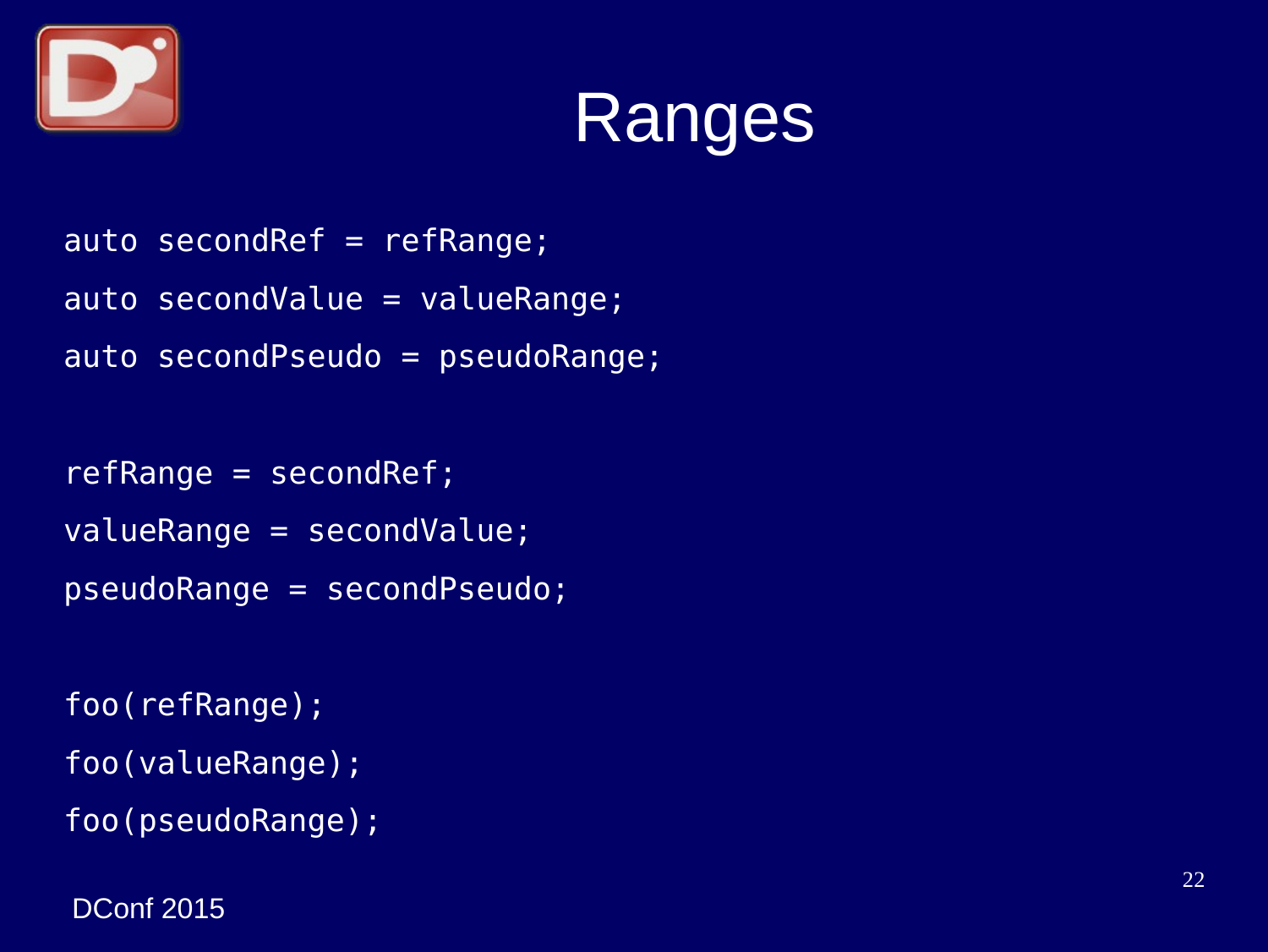

```
template isForwardRange(R)
{
     enum bool isForwardRange = isInputRange!R && 
is(typeof(
    (inout int = 0) {
        R r1 = R.init;static assert (is(typeof(r1.save) == R));
     }));
}
```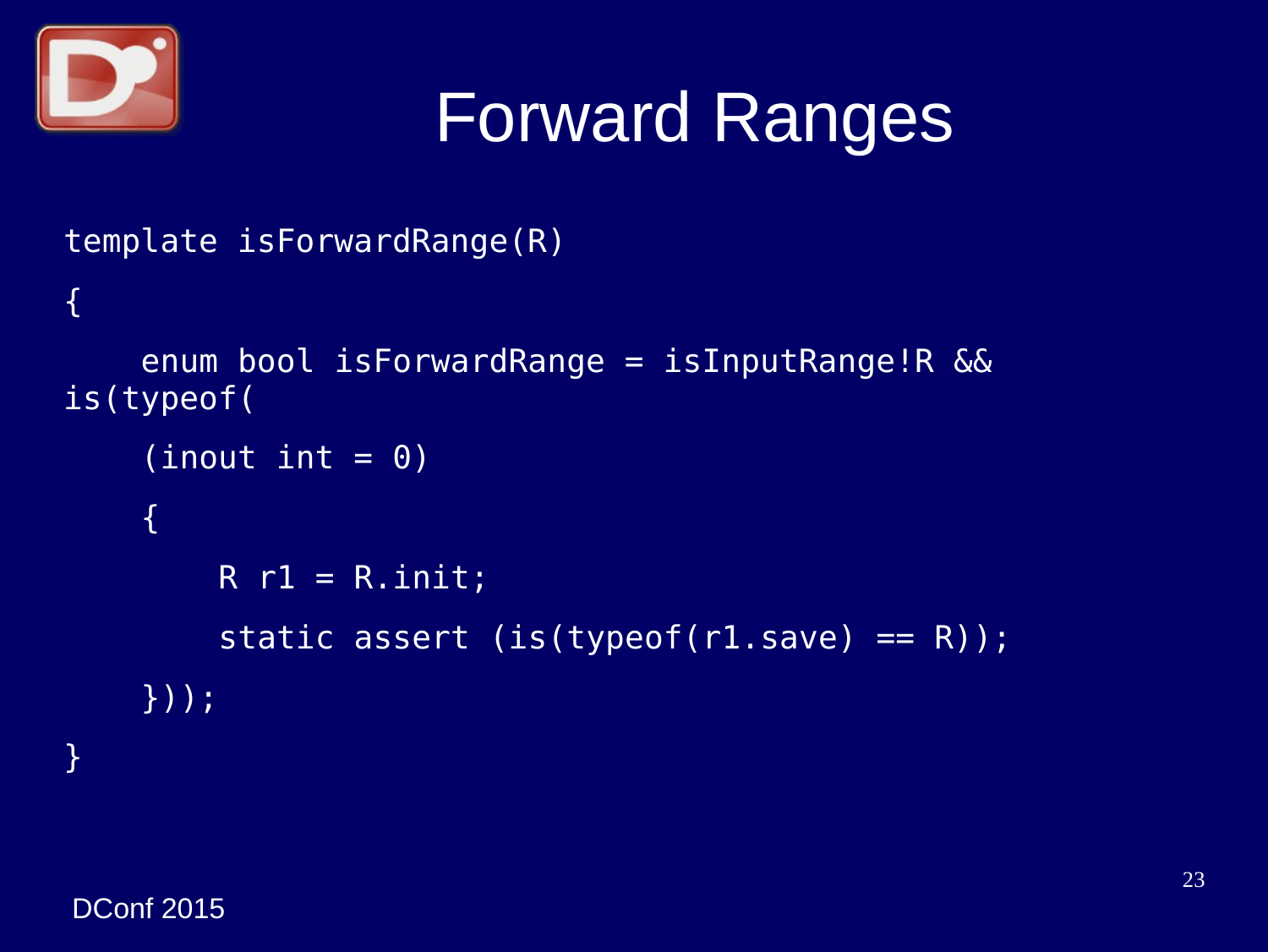

static assert(isInputRange!R);

R r1;

static assert(is(typeof( $r1.save$ ) == R));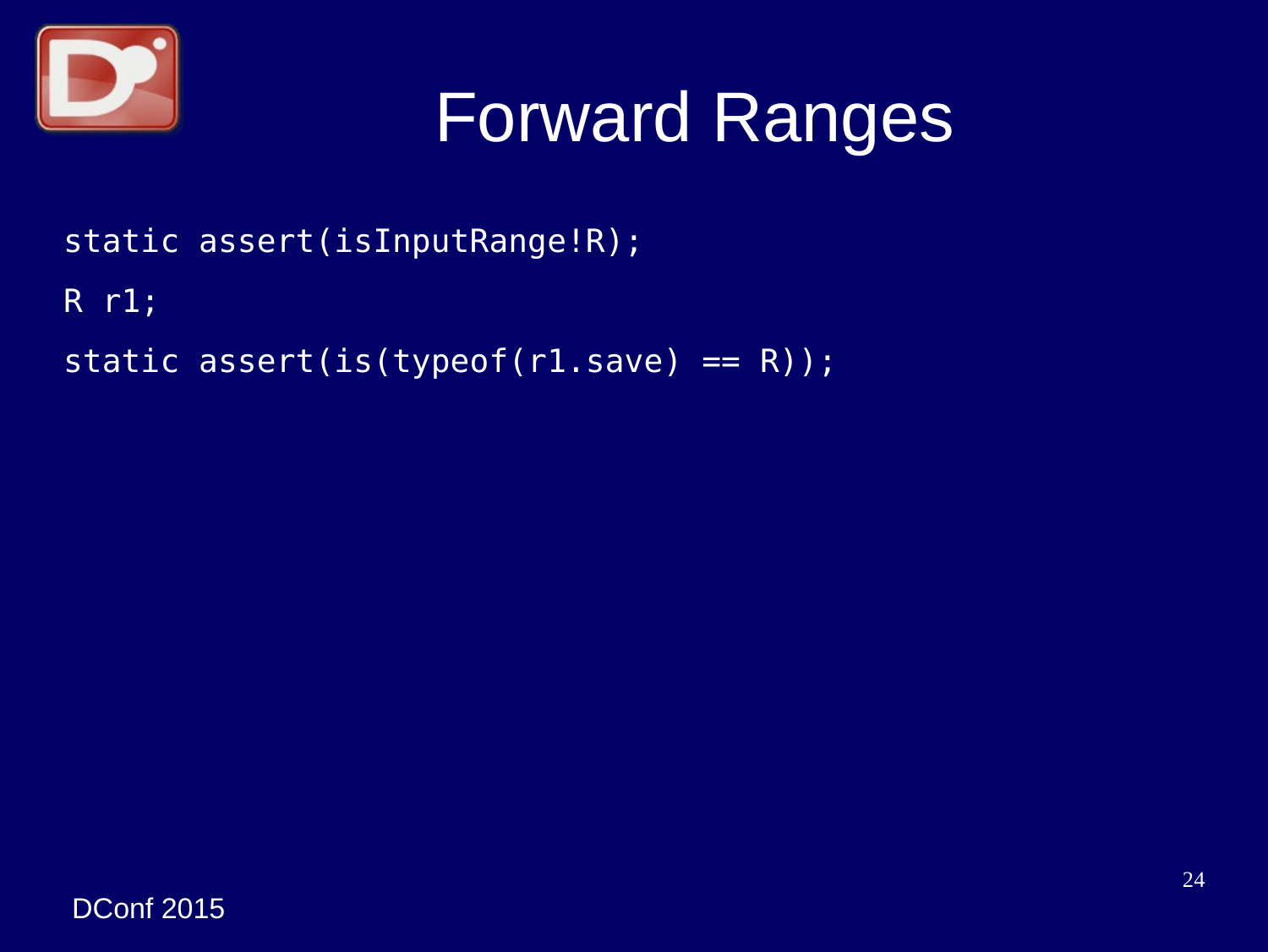

struct CountTo10  $\{$ 

#### public:

```
 @property int front() { return _currVal; }
    @property bool empty() { return currVal == 10; }
    void popFront() { ++ currVal; }
     @property auto save() { return *this; }
private:
```

```
int curval = 0;
}
```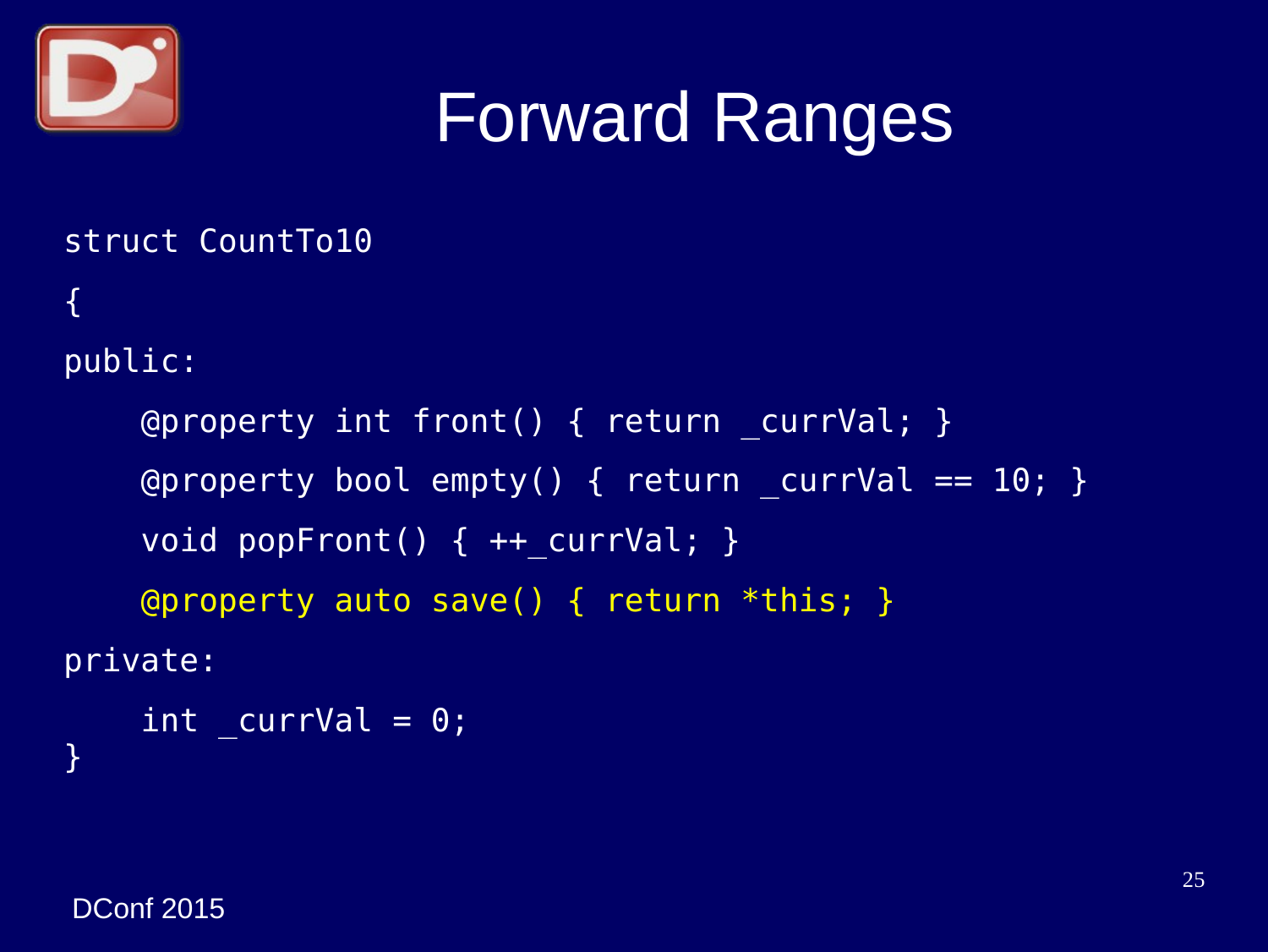

class CountTo10  $\{$ 

#### public:

```
 @property int front() { return _currVal; }
    @property bool empty() { return currVal == 10; }
    void popFront() { ++ currVal; }
     @property auto save()
     { return new CountTo10(_currVal); }
private:
```

```
int curval = 0;
}
```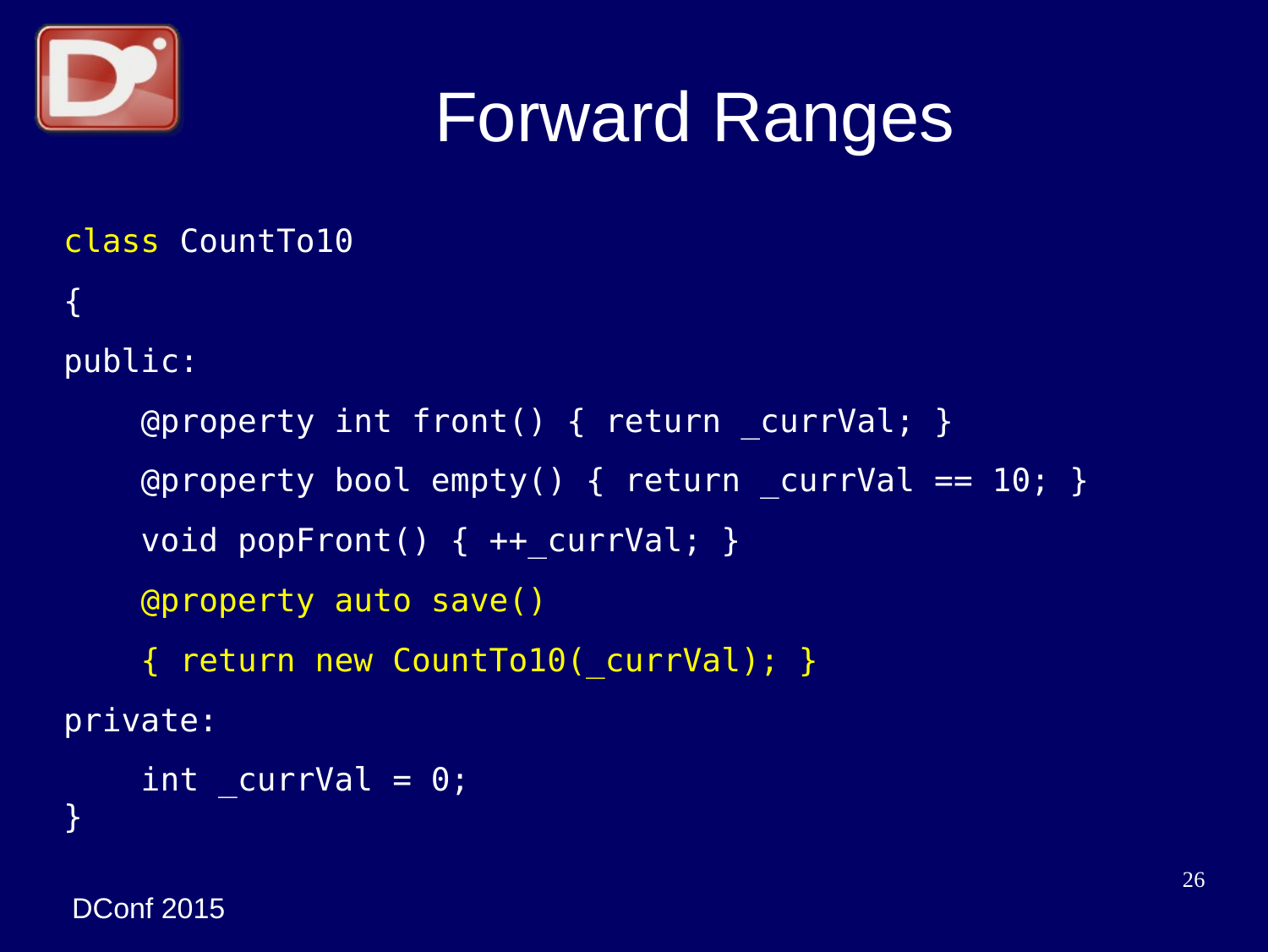

```
auto orig = range. save;
assert(equal(range.save, [5, 7, 42, 99]));
assert(equal(orig.save, [5, 7, 42, 99]));
```

```
range.popFront();
range.popFront();
assert(equal(range.save, [42, 99]));
assert(equal(orig.save, [5, 7, 42, 99]));
```

```
range = orig.save;
```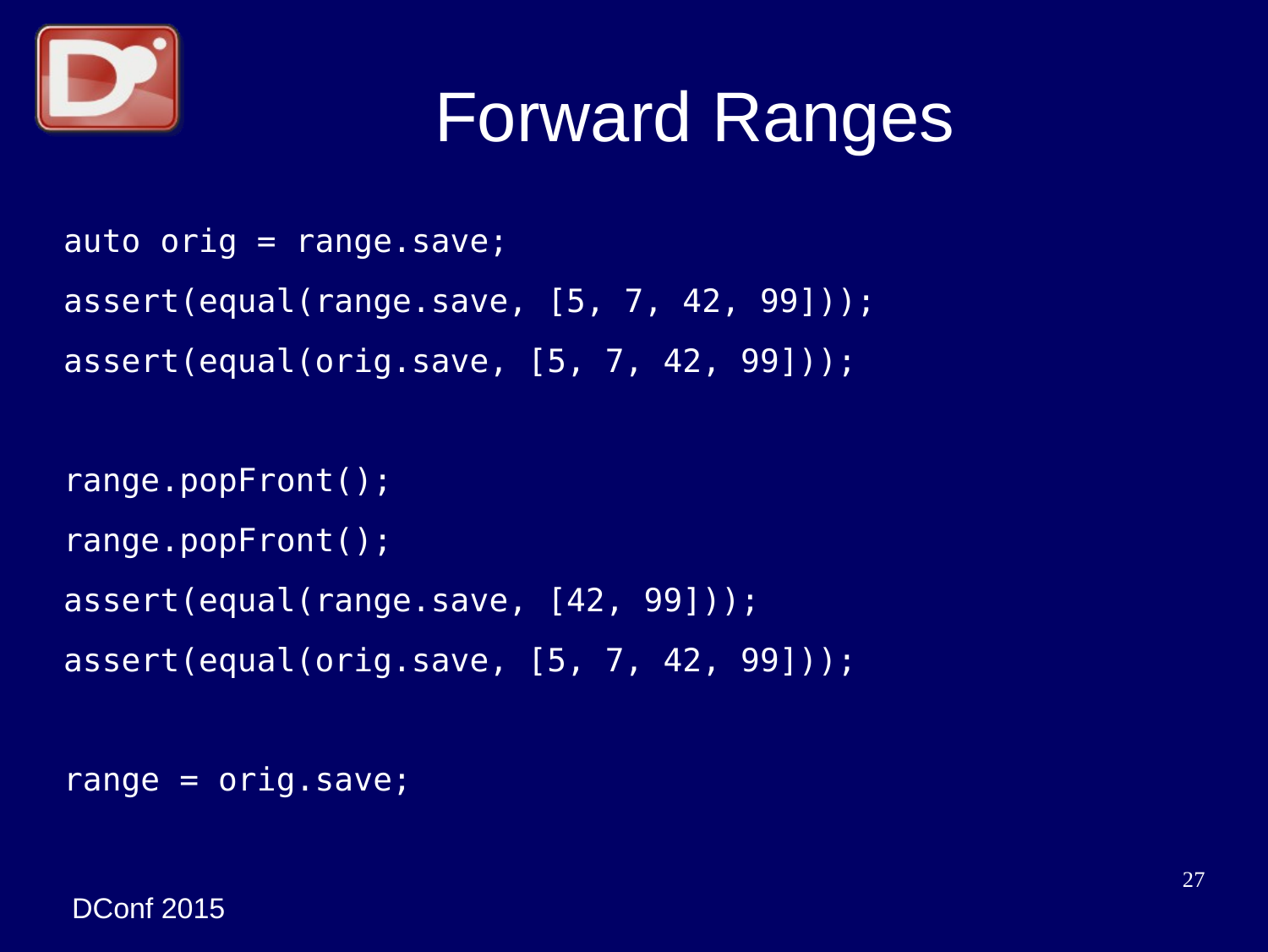

- save is like slicing a whole array.
- Calls to save are frequently forgotten.
- Most ranges are either dynamic arrays or structs.
- Make sure that you test your range-based functions with a variety of range types including reference types.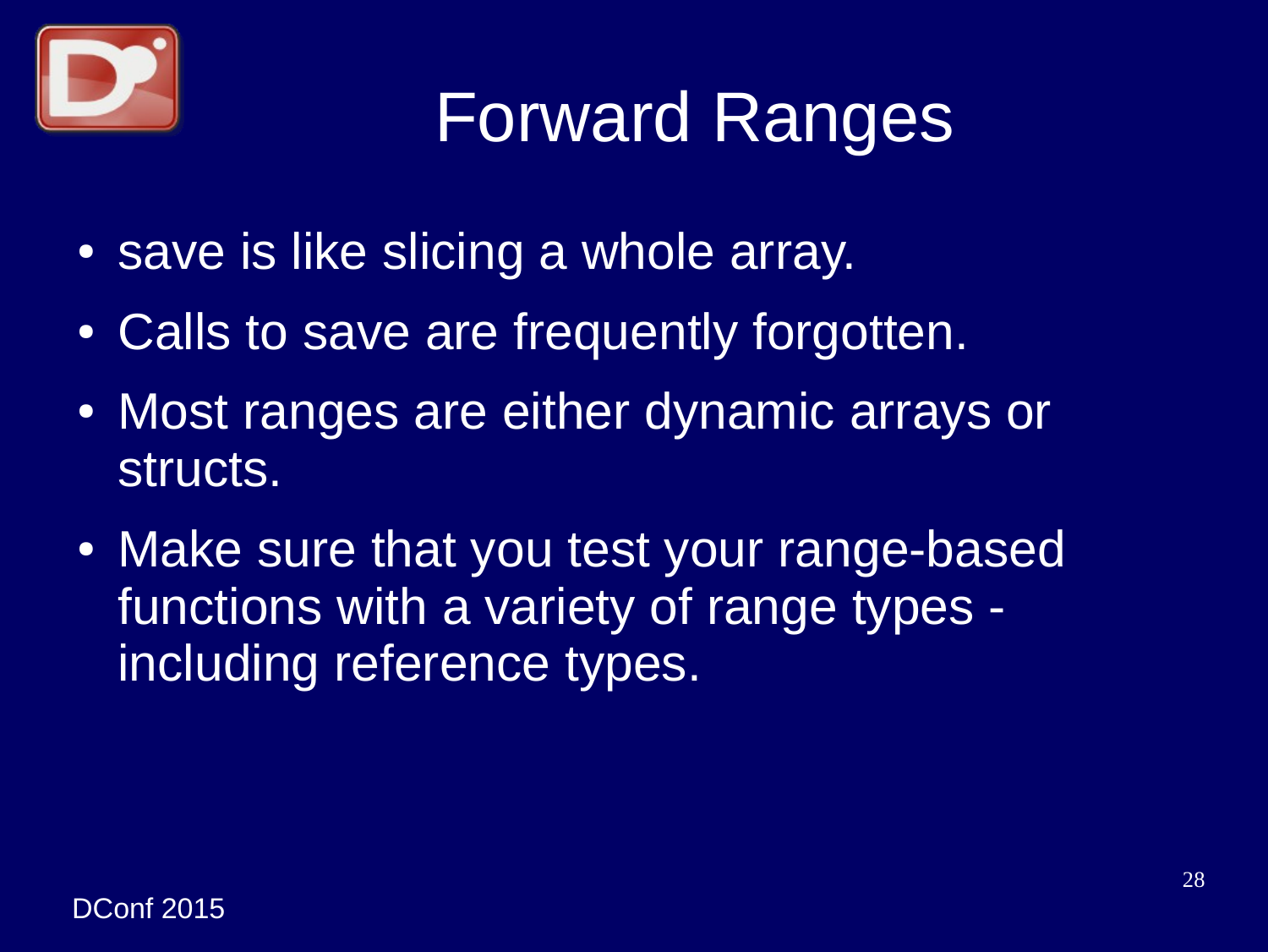

 $\{$ 

# Bidirectional Ranges

```
template isBidirectionalRange(R)
```

```
 enum bool isBidirectionalRange = isForwardRange!R && is(typeof(
(inout int = 0)\{R r = R.init; r.popBack();
    auto t = r.back;\overline{a}uto w = r.front;
    static assert(is(typeof(t) == typeof(w)));
 }));
```
**}**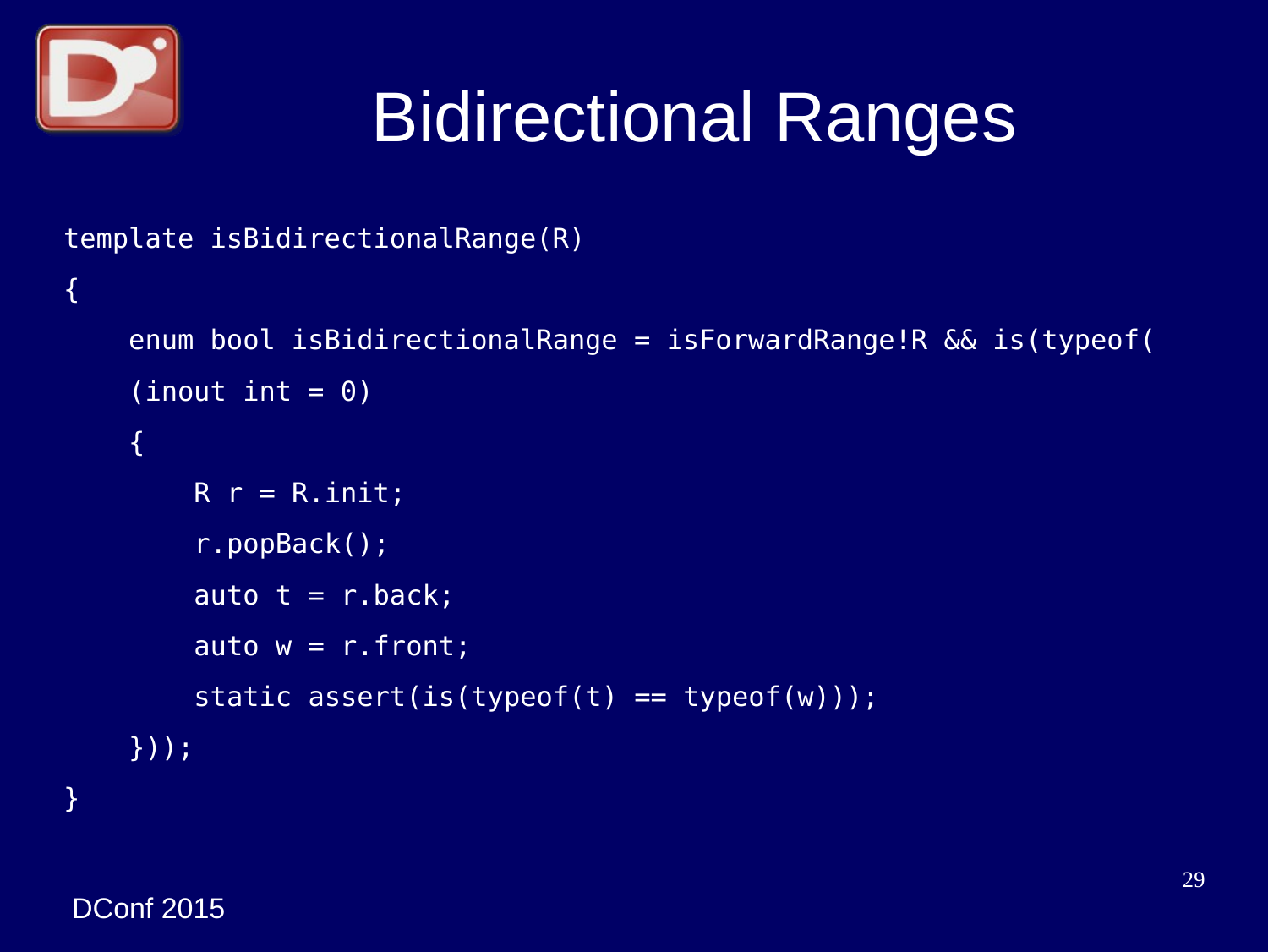

# Bidirectional Ranges

static assert(isForwardRange!R);

R r1;

```
r.popBack();
```

```
auto t = r.back;
```

```
auto w = r. front;
```

```
static assert(is(typeof(t) == typeof(w)));
```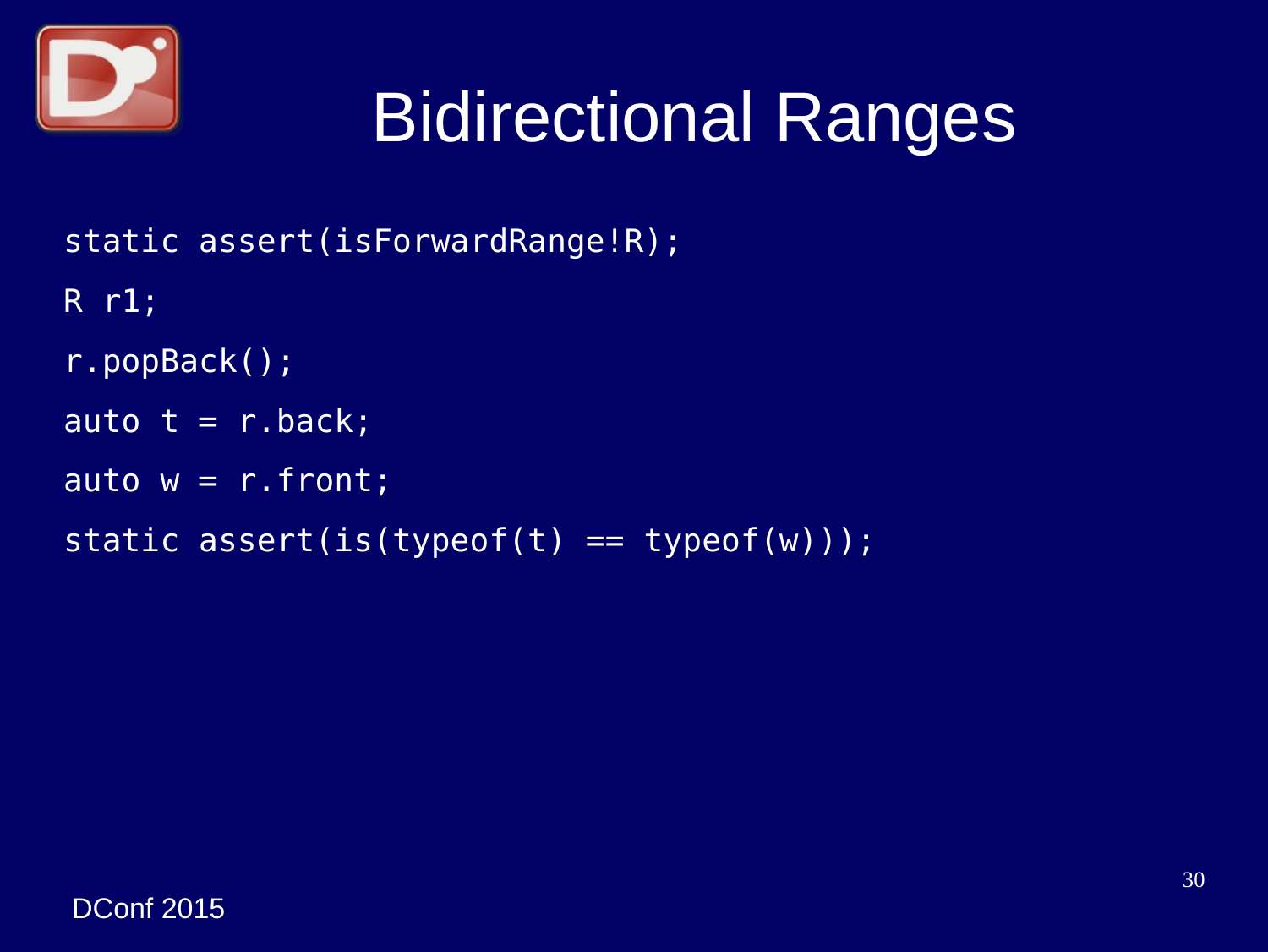

- isInputRange
- isForwardRange
- isBidirectionalRange
- isRandomAccessRange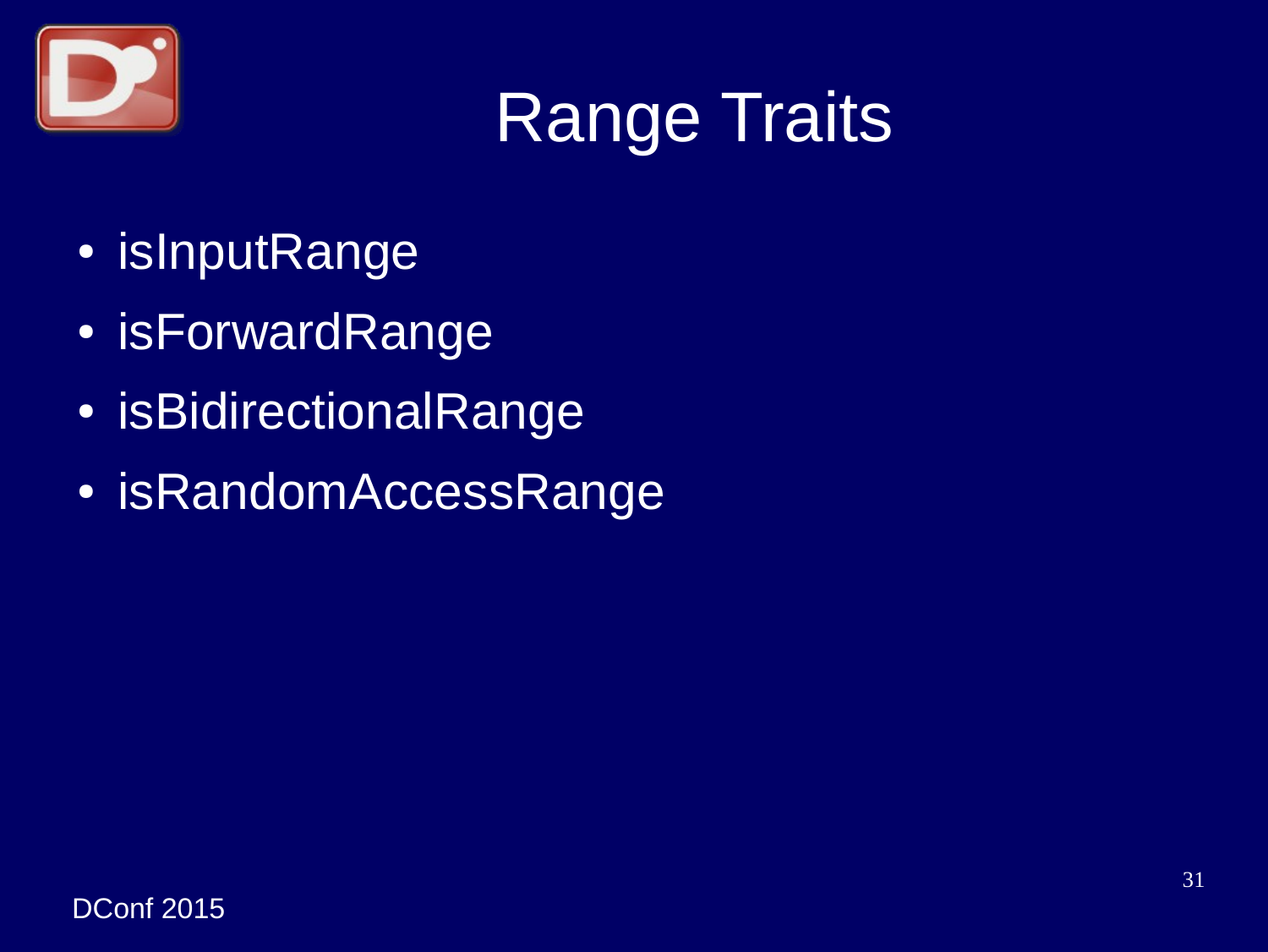

{

}

# Range Traits

- R find(alias pred = "a ==  $b$ ", R, E)
	- (R haystack, E needle)
- if (isInputRange!R &&
	- is (typeof(binaryFun!pred(haystack.front, needle)) : bool))

...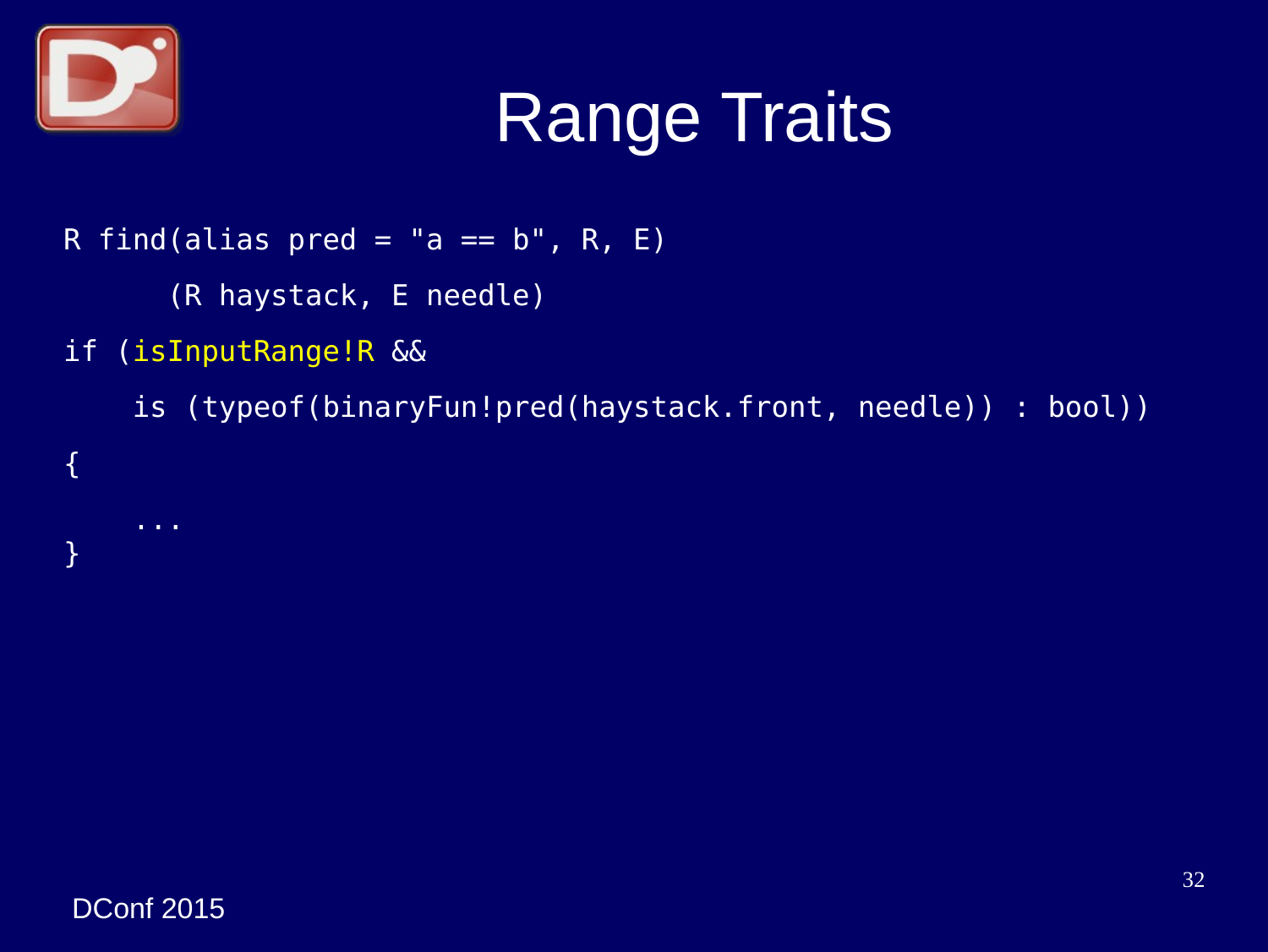

- ElementType
- hasLength
- hasSlicing
- isInfinite
- hasSwappableElements
- hasAssignableElements
- hasMobileElements // moveFront, moveBack, moveAt
- hasLvalueElements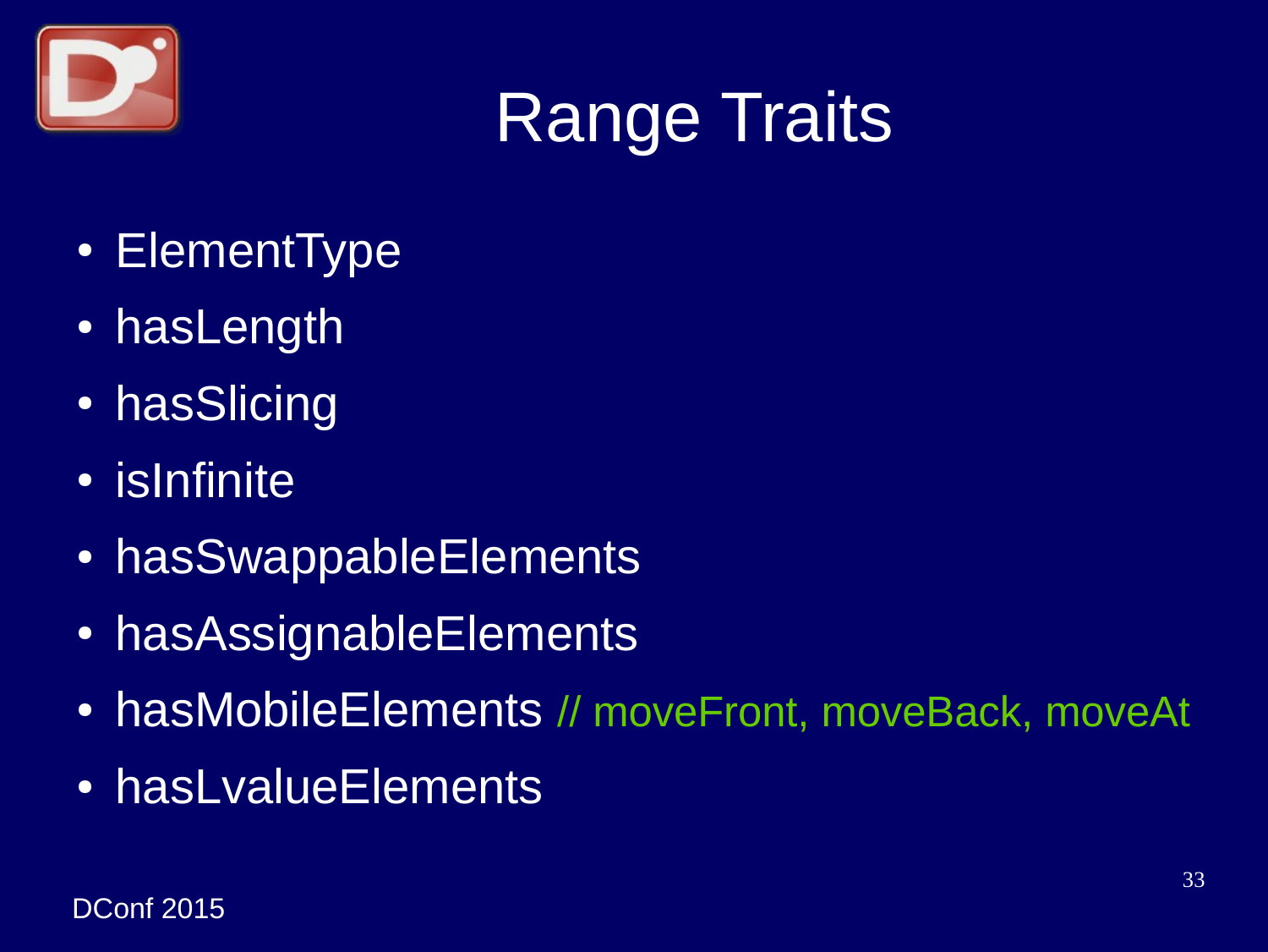

int[] arr;

- alias  $R = typeof(arr)$ ;
- static assert(ElementType!R == int);
- static assert(hasLength!R);
- static assert(hasSlicing!R);
- static assert(!isInfinite!R);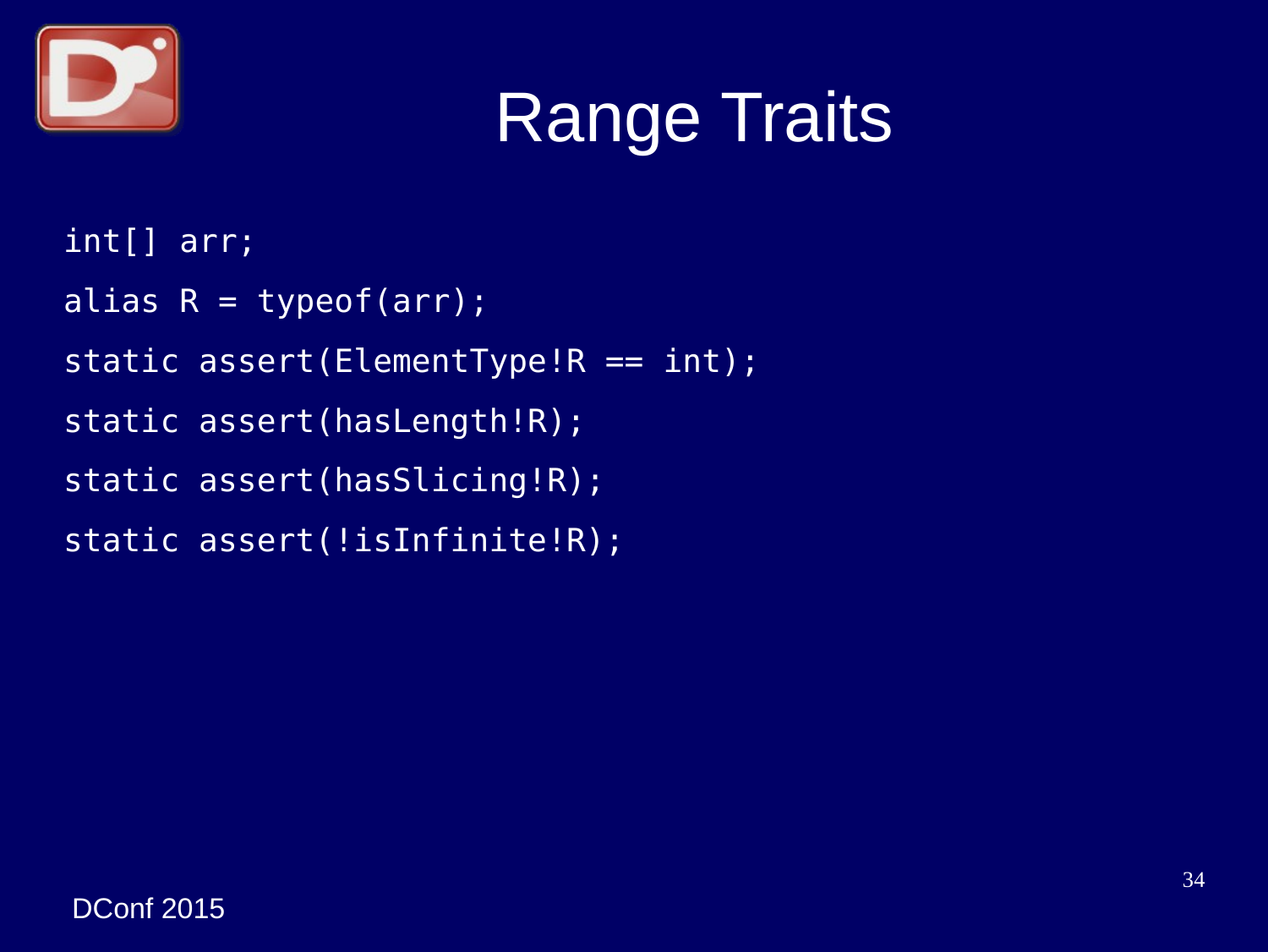

```
int[] arr;
auto range = filter!(a \Rightarrow a < 42)(arr);
alias R = typeof(range);static assert(ElementType!R == int);
static assert(!hasLength!R);
static assert(!hasSlicing!R);
static assert(!isInfinite!R);
```

```
auto len = walkLength(range.save);
auto listLen = walkLength(list[]);
```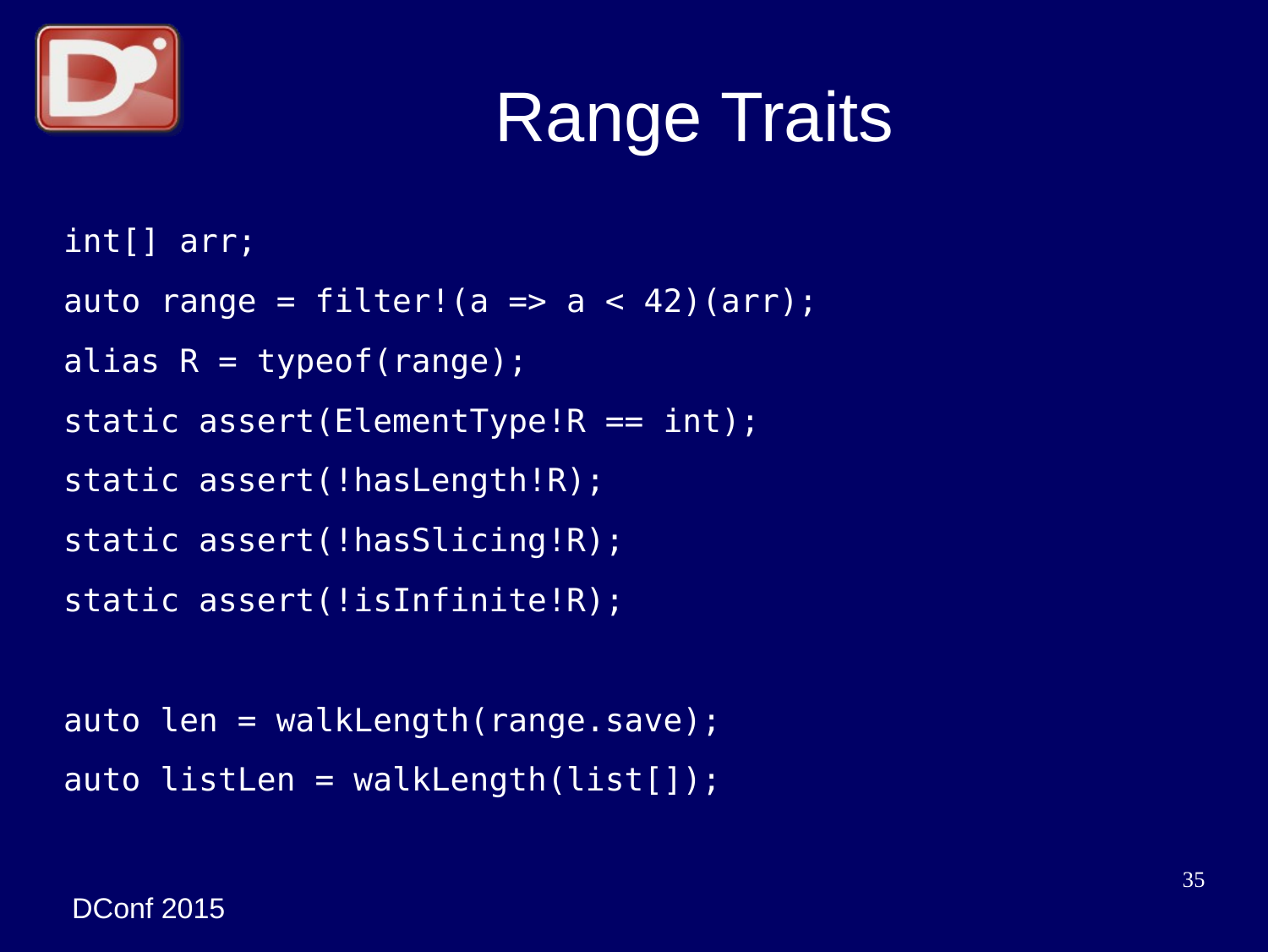

# Random-Access Ranges

```
template isRandomAccessRange(R)
```

```
{
    enum bool isRandomAccessRange = is(typeof(
    (inout int = 0) {
         static assert(isBidirectionalRange!R ||
                       isForwardRange!R && isInfinite!R);
        R r = R.init;
        auto e = r[1];
        static assert(is(typeof(e) == typeof(r.front)));
        static assert(!isNarrowString!R);
        static assert(hasLength!R || isInfinite!R);
         static if(is(typeof(r[$])))
         {
            static assert(is(typeof(r.front) == typeof(r[$1]));
             static if(!isInfinite!R)
                static assert(is(typeof(r.front) == typeof(r[$ - 1])));
         }
    }));
}
```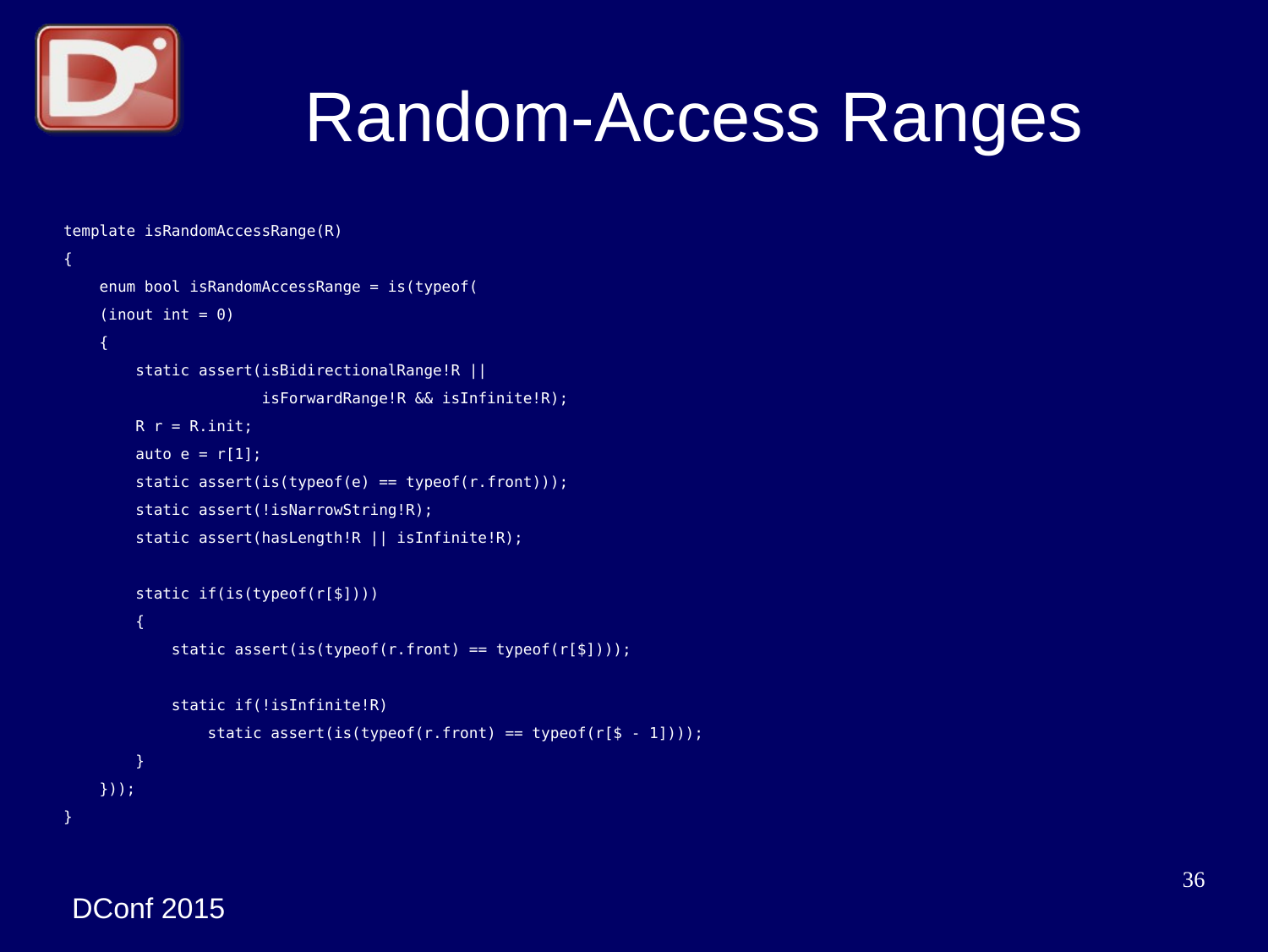

#### Random-Access Ranges

static assert(isBidirectionalRange!R ||

isForwardRange!R && isInfinite!R);

```
R r = R.init;
```
auto  $e = r[1]$ ;

static assert(is(typeof(e) == typeof(r.front)));

static assert(!isNarrowString!R);

static assert(hasLength!R || isInfinite!R);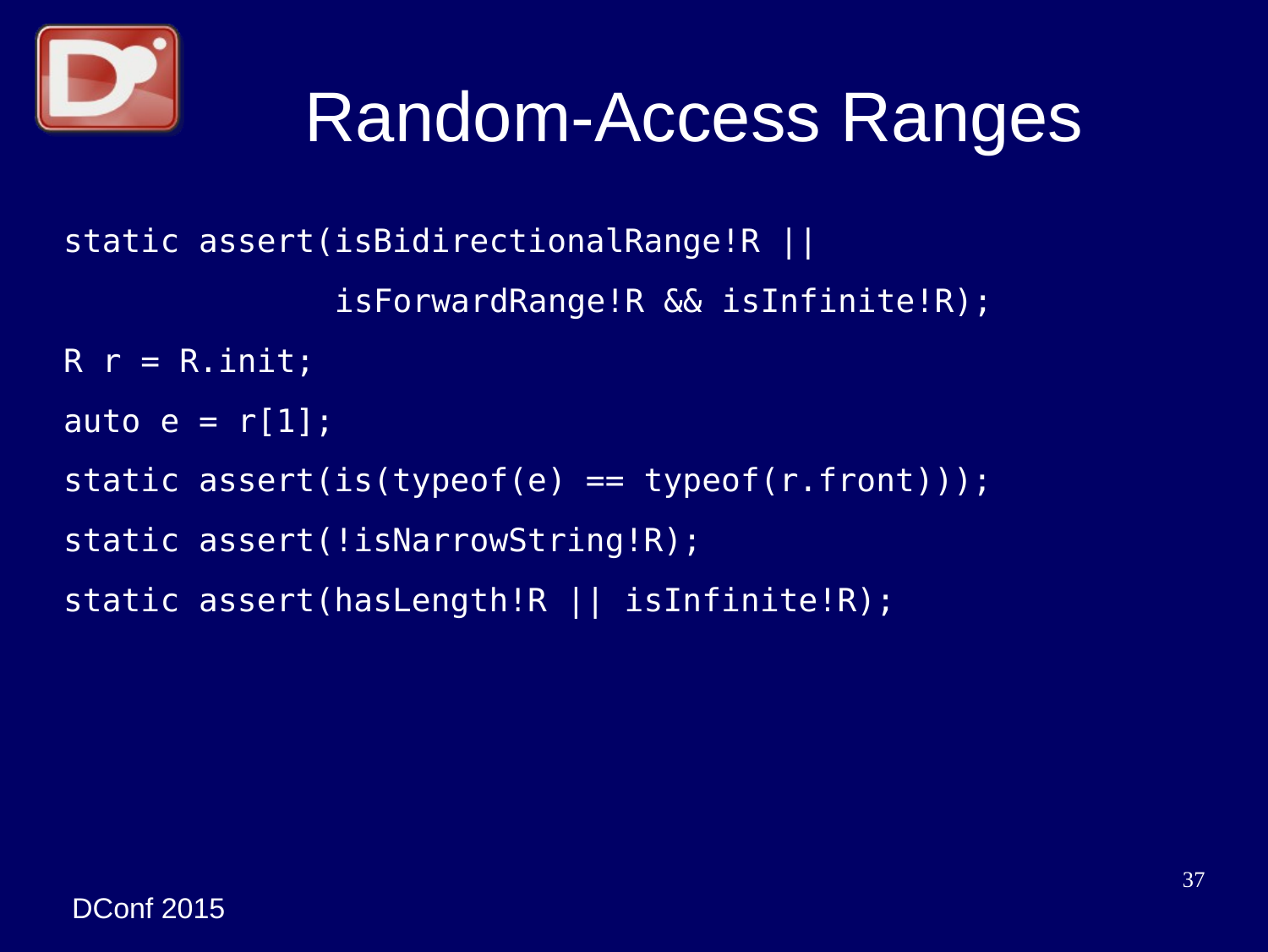

- Code Units
	- char (UTF-8), wchar (UTF-16), dchar (UTF-32)
	- pieces of characters
- Code Points
	- dchar
	- mostly whole characters
- Graphemes
	- Whole characters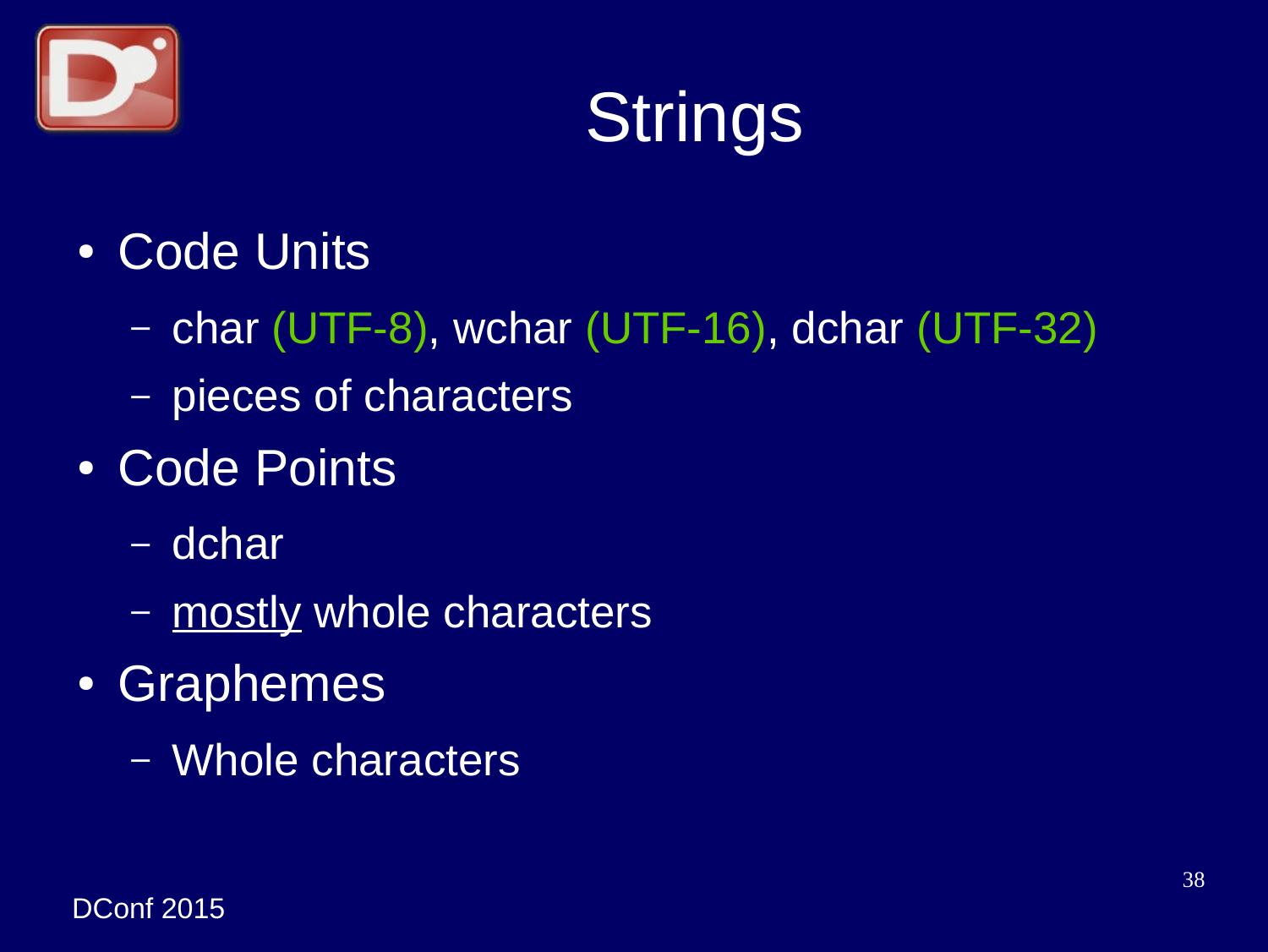

assert(`Ma Chérie`.length == 10); assert(`Ma Chérie`w.length == 9); assert(`Ma Chérie`d.length == 9);

assert(`さいごの果実 / ミツバチと科学者`.length == 45); assert(`さいごの果実 / ミツバチと科学者 `w.length == 17); assert( さいごの果実 / ミツバチと科学者 d.length == 17);

assert("\U00010143\u0100\U00010143 hello".length == 16); assert("\U00010143\u0100\U00010143 hello"w.length == 11); assert("\U00010143\u0100\U00010143 hello"d.length == 9);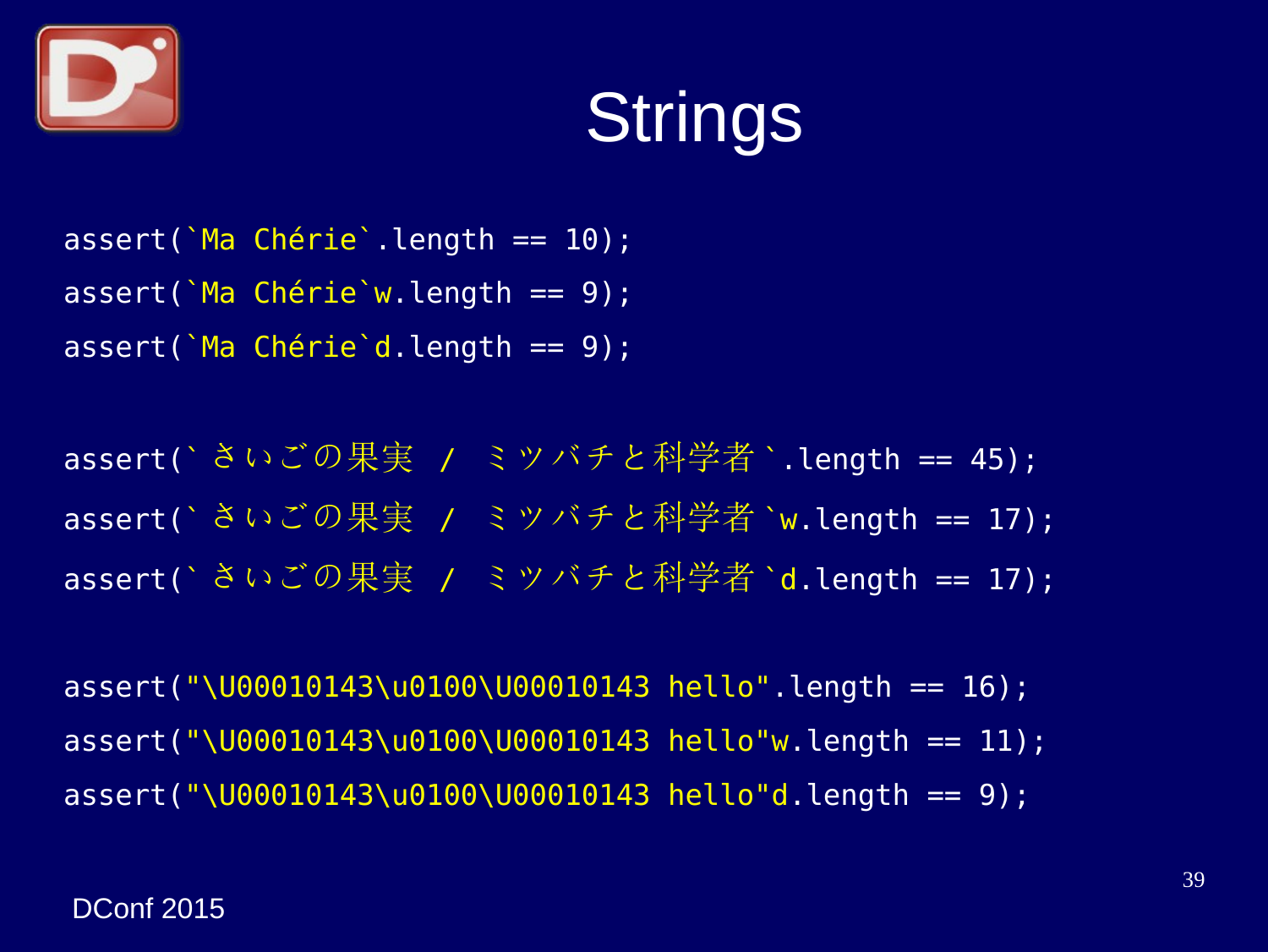

assert(walkLength(`Ma Chérie`) == 9); assert(walkLength(`Ma Chérie`w) == 9); assert(walkLength(`Ma Chérie`d) == 9);

assert(walkLength(`さいごの果実 / ミツバチと科学者`) == 17); assert(walkLength(`さいごの果実 / ミツバチと科学者 `w) == 17); assert(walkLength(`さいごの果実 / ミツバチと科学者 `d) == 17);

assert(walkLength("\U00010143\u0100\U00010143 hello") == 9); assert(walkLength("\U00010143\u0100\U00010143 hello"w) == 9); assert(walkLength("\U00010143\u0100\U00010143 hello"d) == 9);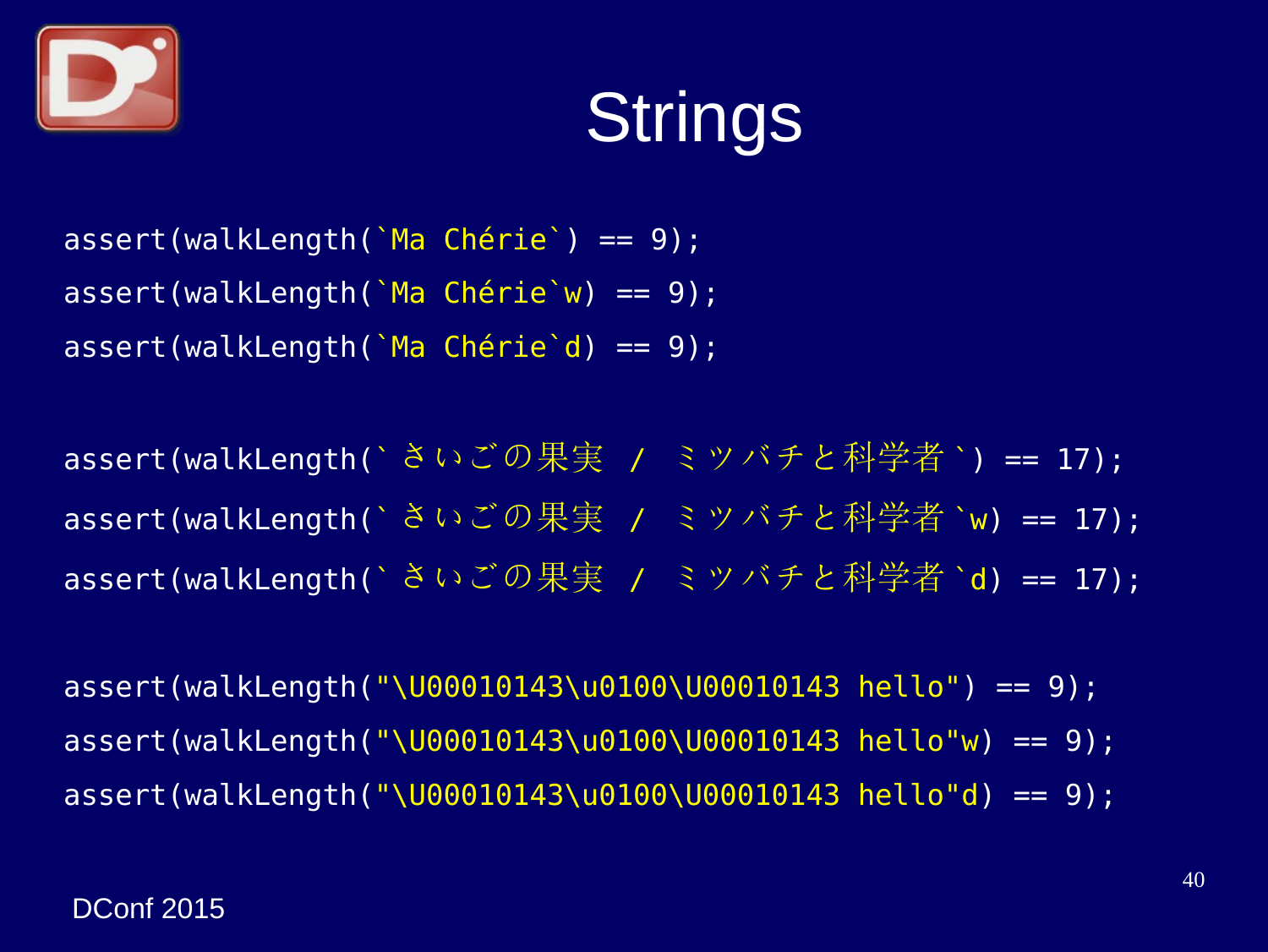

# Narrow Strings

```
foreach(S; TypeTuple!(string, wstring))
{
    static assert(!hasLength!S);
    static assert(!hasSlicing!S);
    static assert(!isRandomAccessRange!S);
    static assert(is(ElementType!S == dchar));
}
assert(is(ElementEncodingType!string == immutable char));
assert(is(ElementEncodingType!wstring == immutable wchar));
```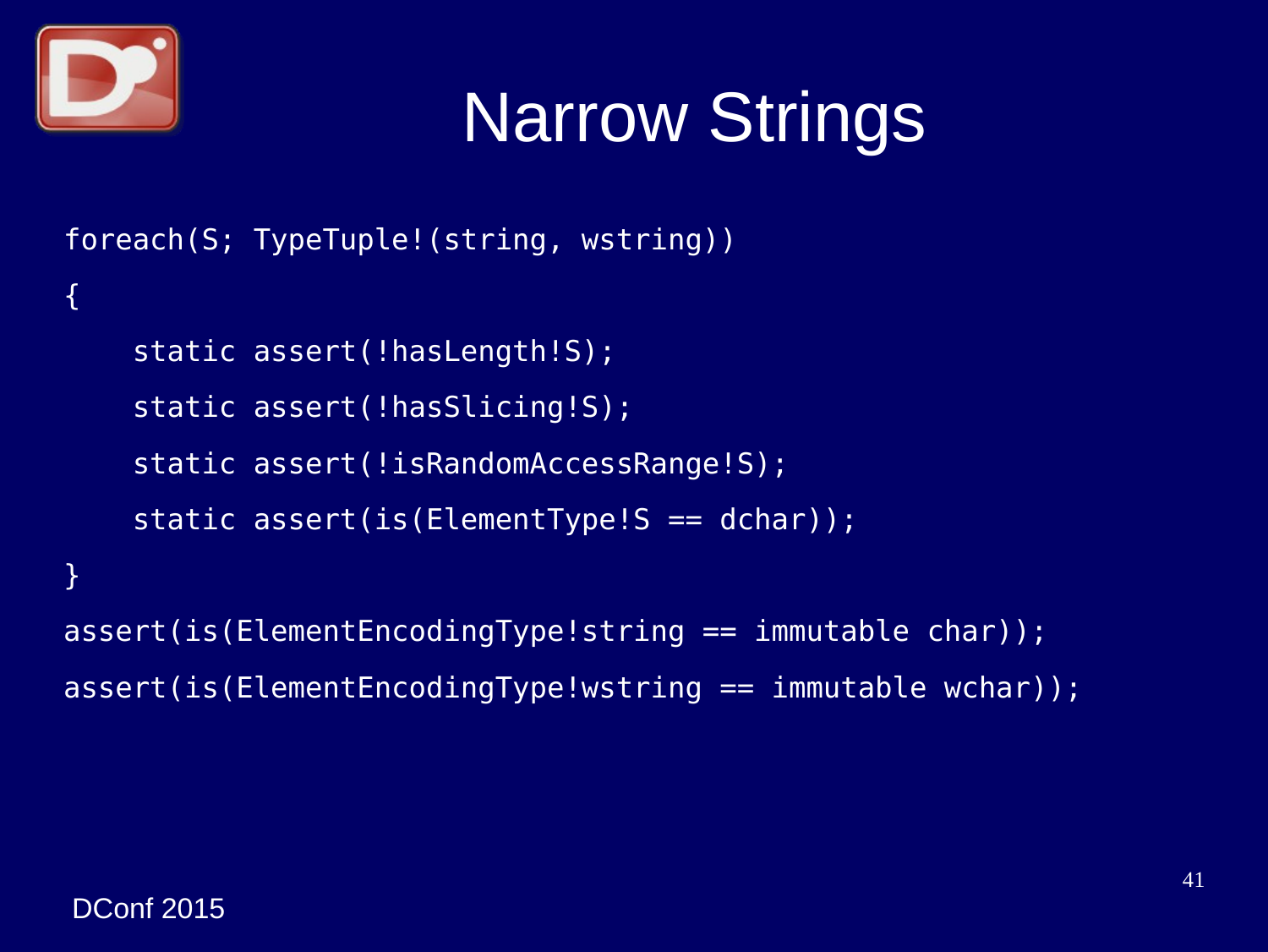

# Narrow Strings

auto s = ` さいごの果実 / ミツバチと科学者 `;

assert(walkLength(s.save) == 17);

size\_t count =  $0$ ; foreach(c; s.save) ++count;  $assert(count == 45);$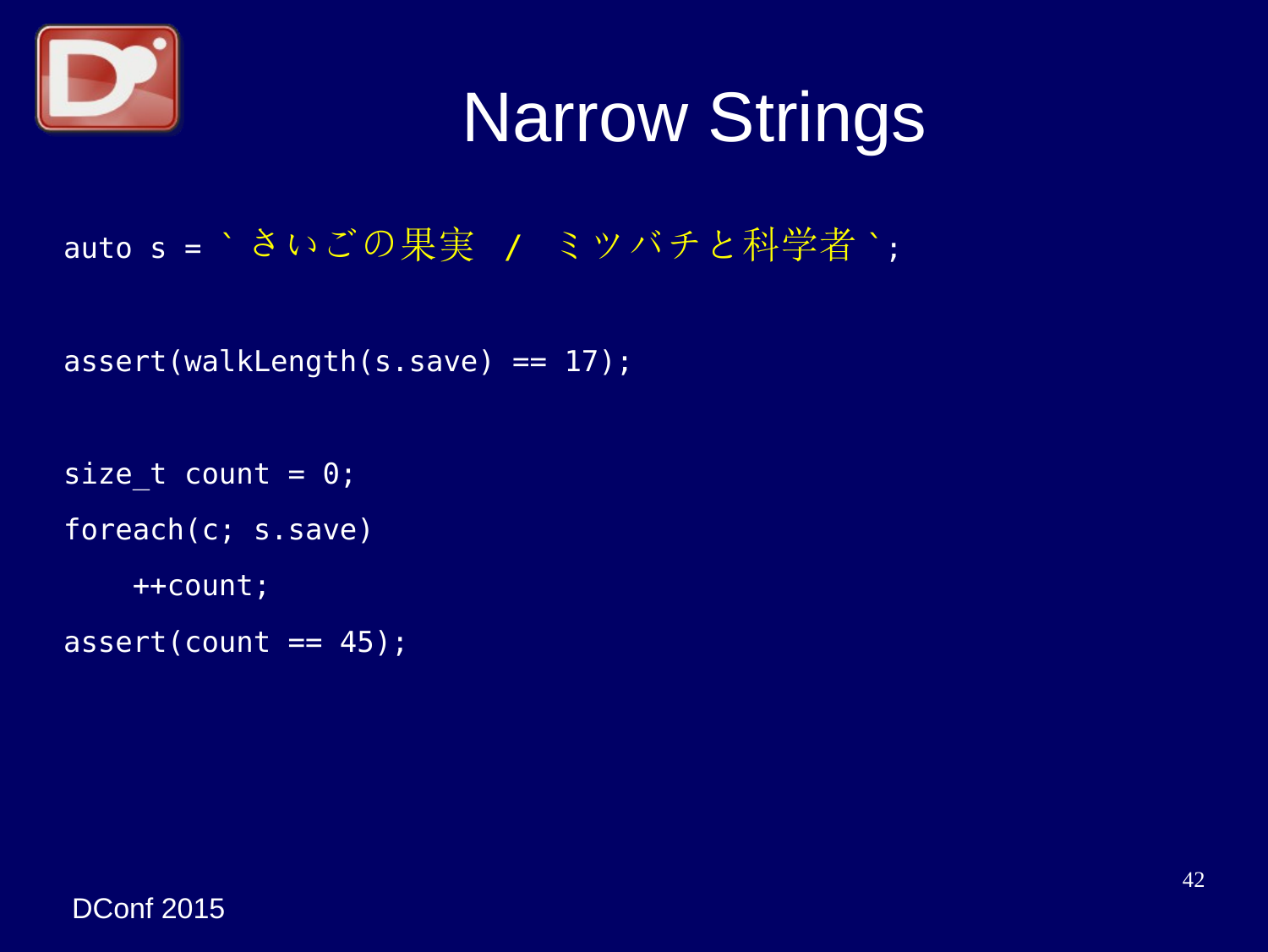

- Code Units
	- std.utf.byCodeUnit
	- std.utf.byChar / std.utf.byWchar
- Code Points
	- std.uni.byCodePoint
	- std.utf.byDchar
- Graphemes
	- std.uni.byGrapheme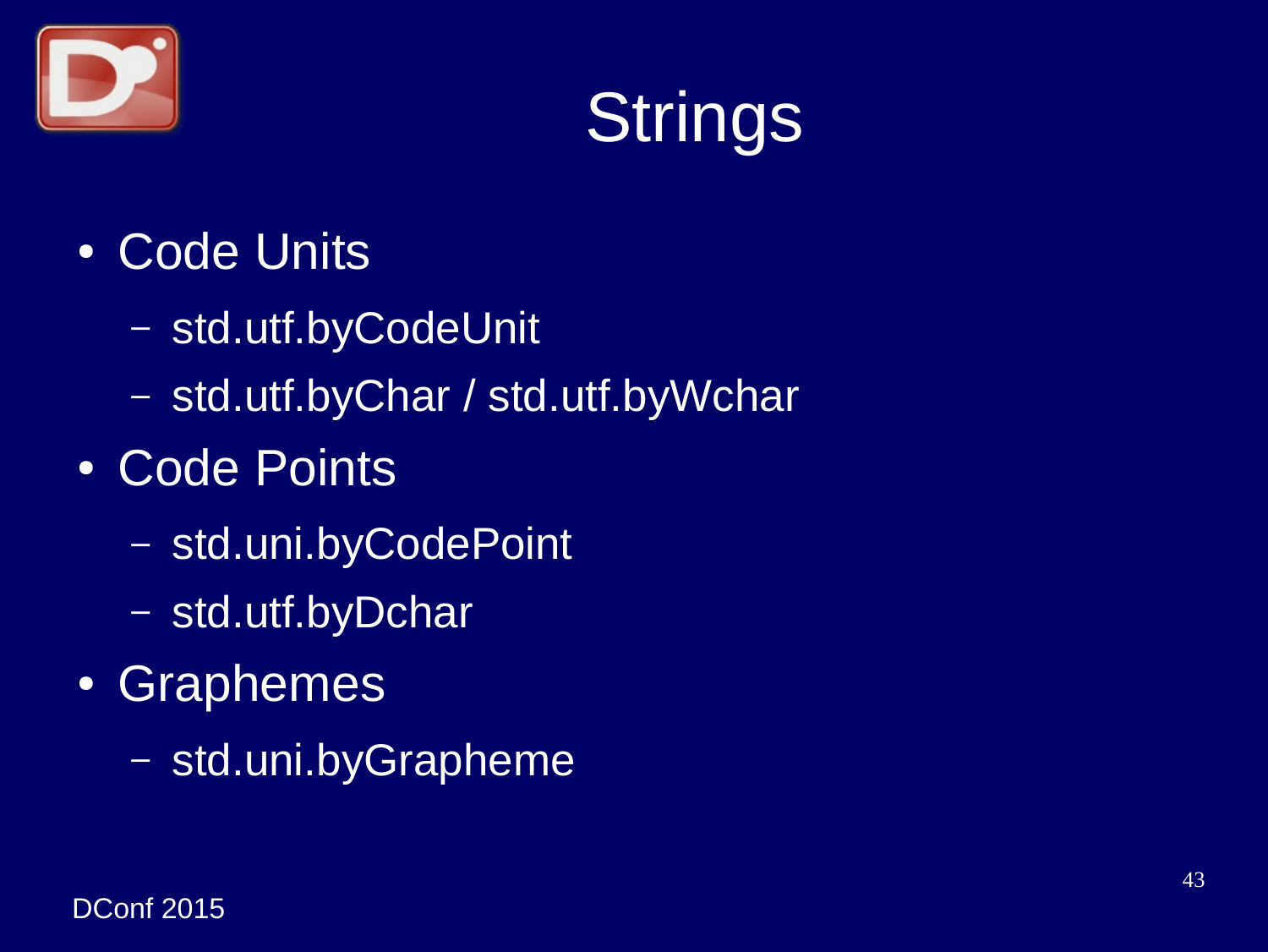

# std.range

- chain
- drop / dropExactly
- iota
- lockstep / zip
- retro
- stride
- take / takeExactly / takeOne / takeNone
- popFrontN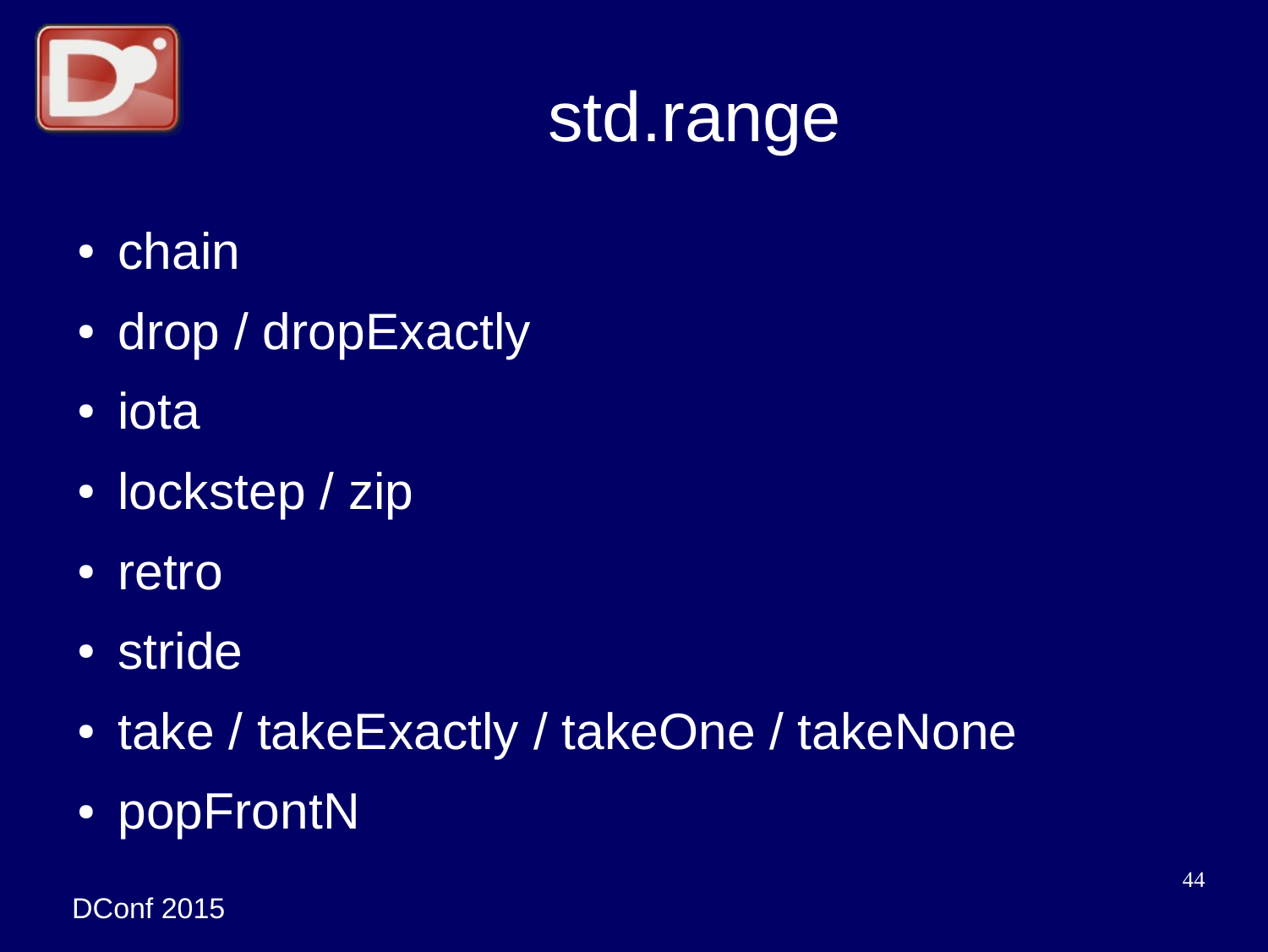



- array
- join
- replace
- replicate
- · split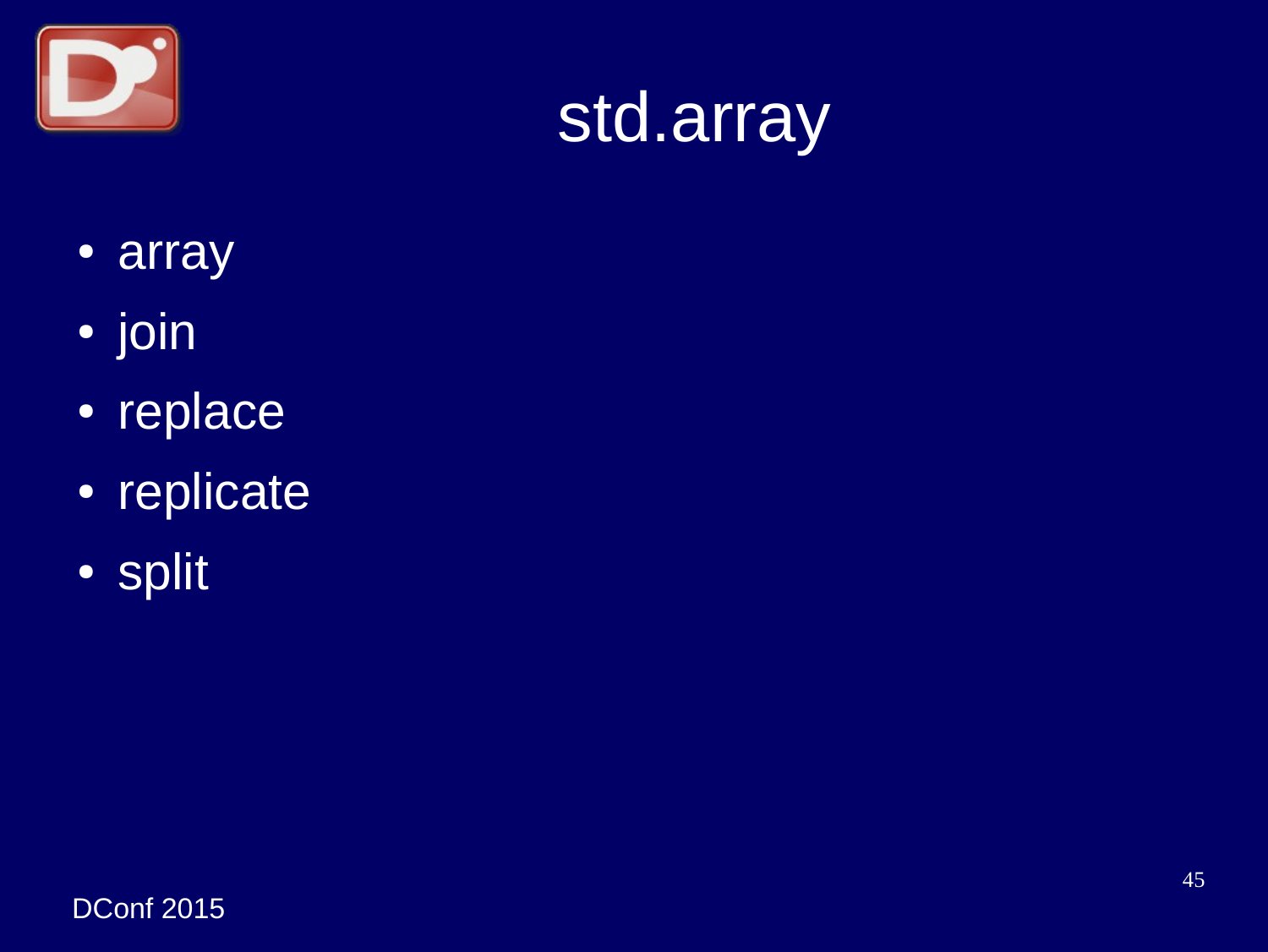

# std.algorithm

- equal
- filter
- joiner
- map
- reduce
- splitter
- remove
- strip, stripLeft, stripRight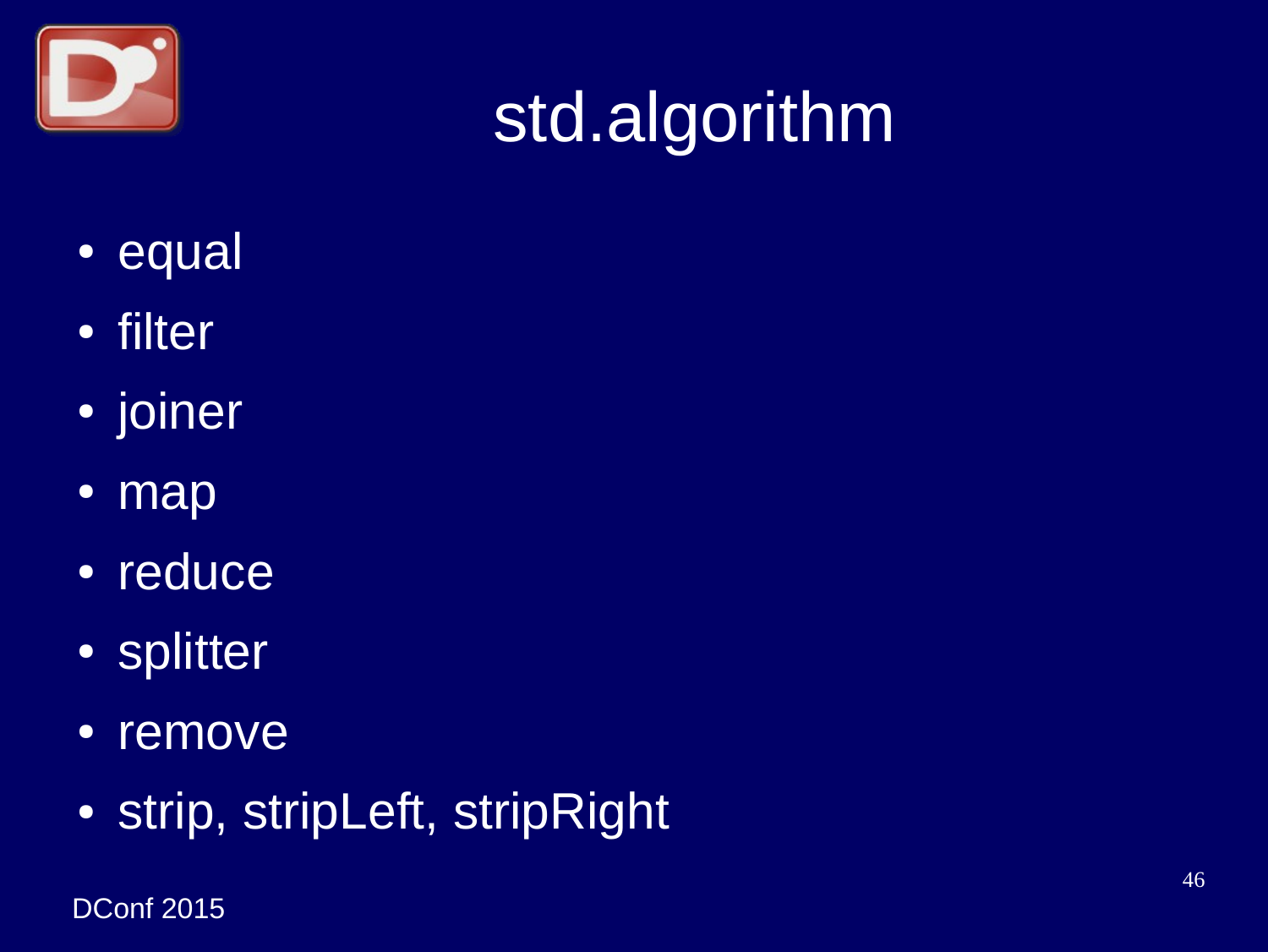

# std.algorithm

- $\cdot$  all / any
- count / countUntil
- find / canFind
- findSplit / findSplitBefore / findSplitAfter
- startsWith / endsWith
- until
- sort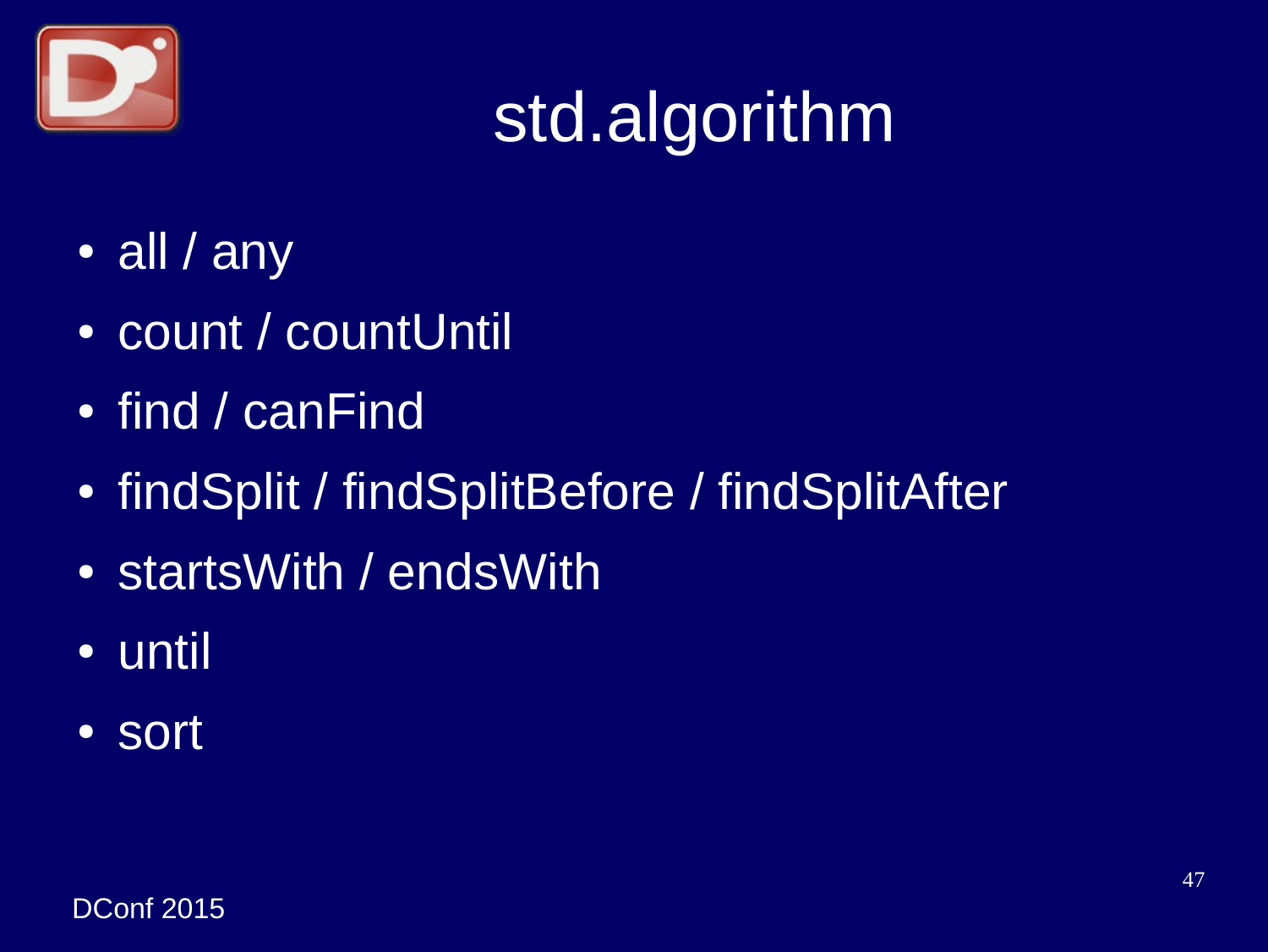

# String Algorithms

- std.algorithm
- std.array
- std.range
- std.string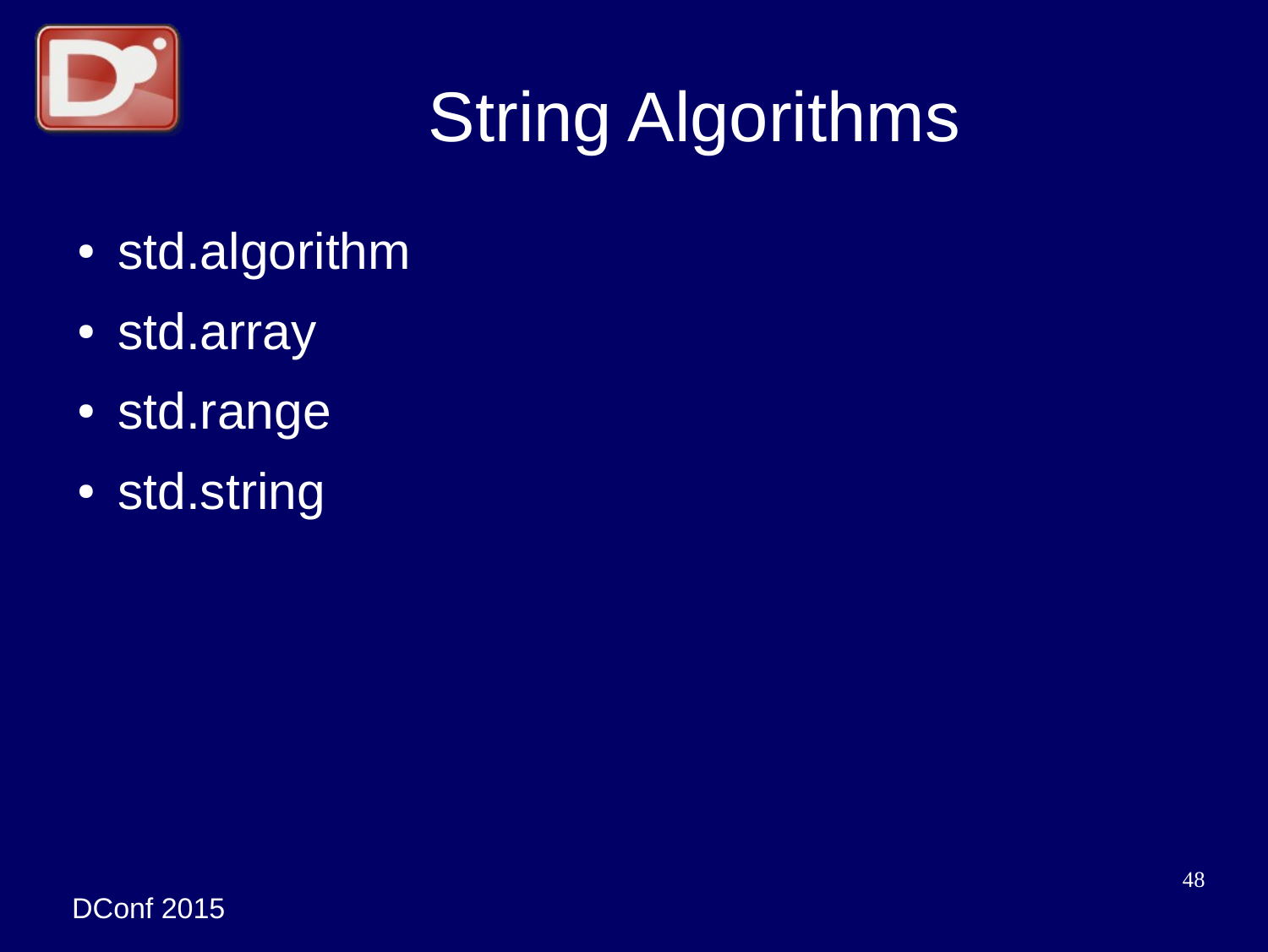

# Removing from Containers

- auto range =  $list[]$ ;
- auto found = range.find $(42)$ ;
- list.remove(found); // Remove everything starting with 42

list.remove(found.take(5));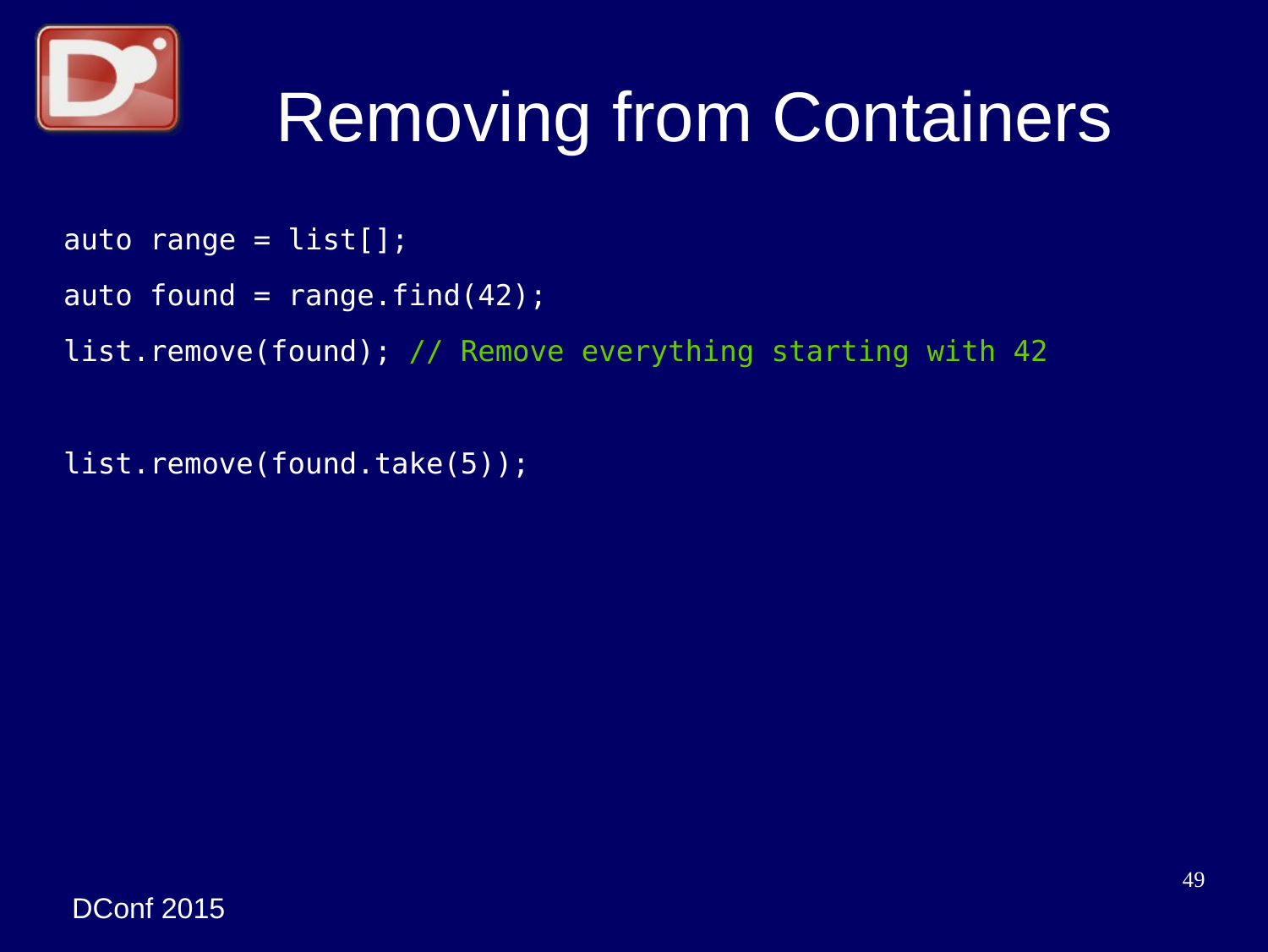

# Output Ranges

```
template isOutputRange(R, E)
{
     enum bool isOutputRange = is(typeof(
    (inout int = 0) {
        R r = R. init;
        E e = E.init; put(r, e);
     }));
};
```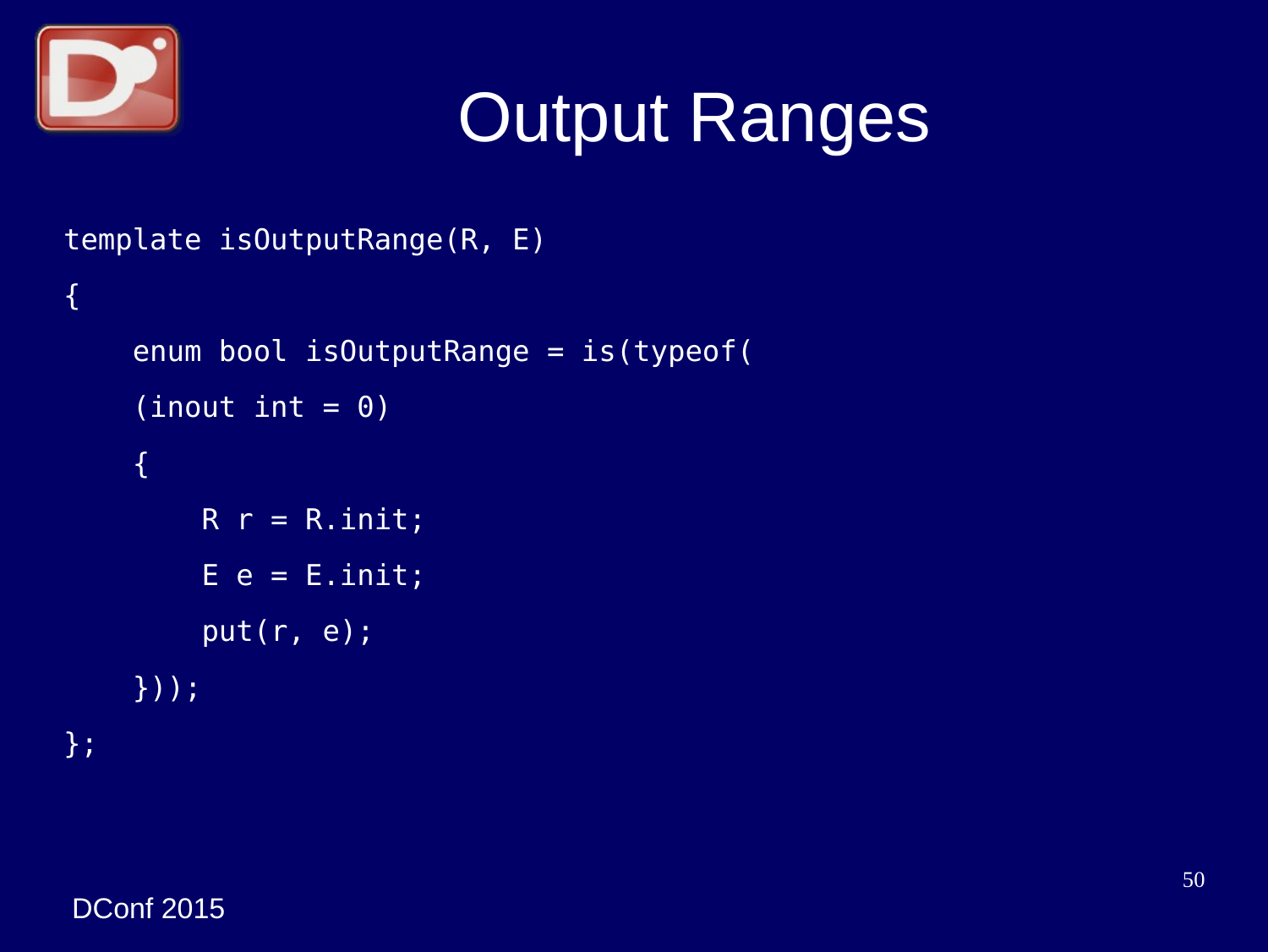

### Output Ranges

• Use lazy input ranges.